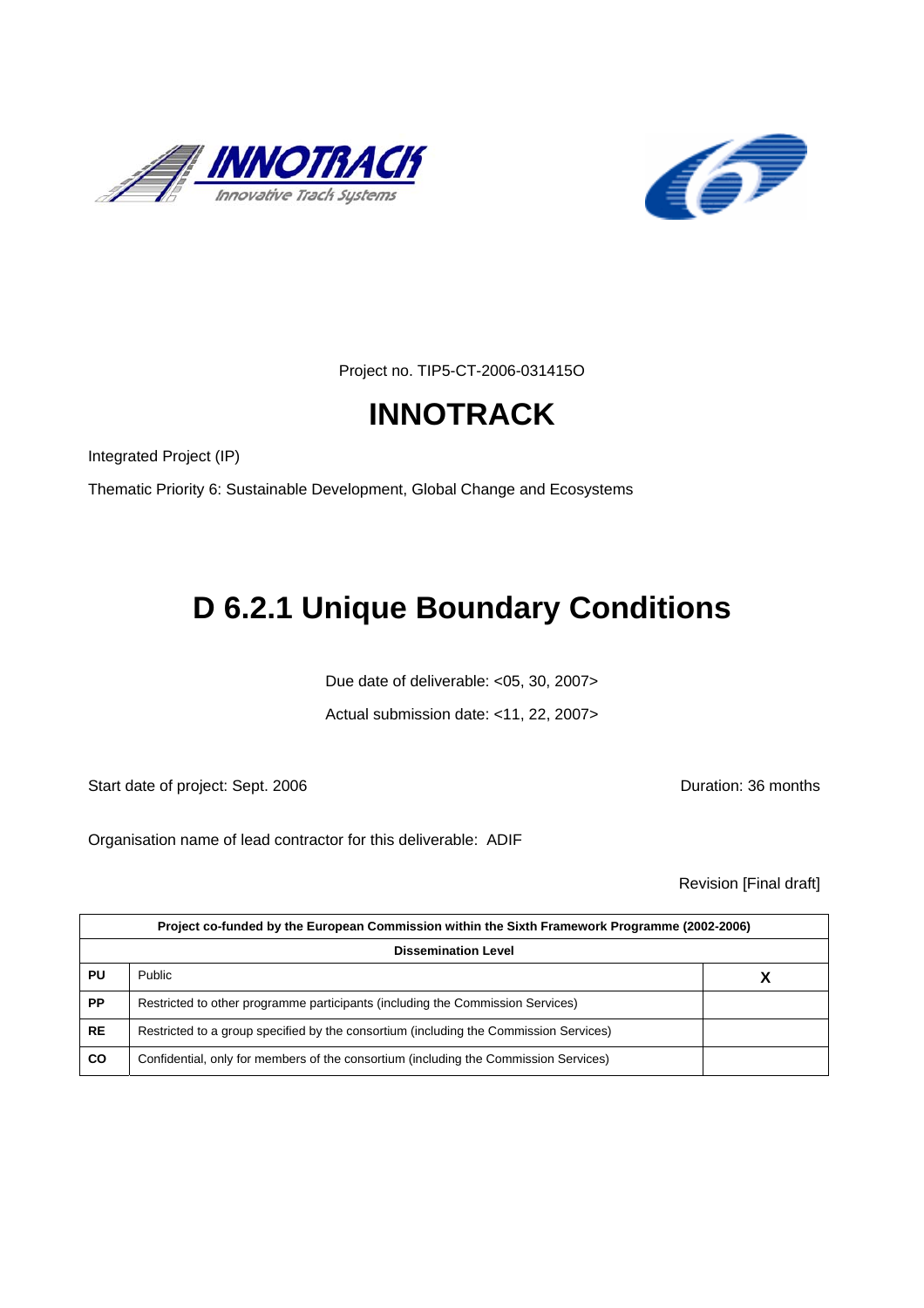# **Table of Contents**

| 1. |                   |  |
|----|-------------------|--|
| 2. |                   |  |
|    | 2.1<br>2.2<br>2.3 |  |
| 3. |                   |  |
|    | 31<br>3.2<br>3.3  |  |
| 4. |                   |  |
| 5. |                   |  |
| 6. |                   |  |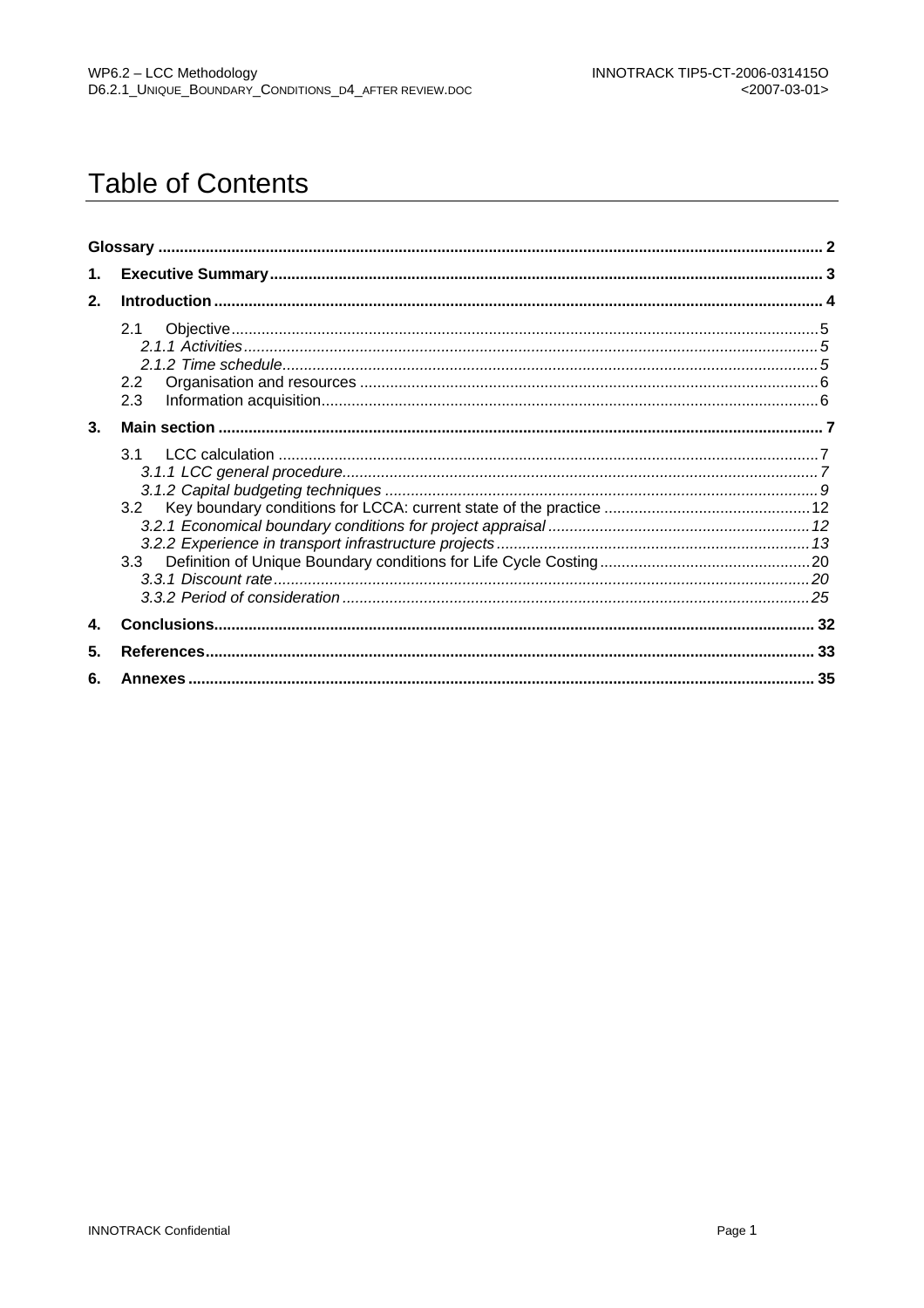# **Glossary**

| AASHTO      | American Association of State Highway and Transport Officials |
|-------------|---------------------------------------------------------------|
| <b>CBS</b>  | Cost Brakedown Structure                                      |
| <b>DCF</b>  | <b>Discounted Cash Flow</b>                                   |
| EAC         | <b>Equivalent Annual Cost</b>                                 |
| <b>FHWA</b> | Federal Highway Administration                                |
| <b>IEC</b>  | International Electrotechnical Commission                     |
| IM          | Infrastructure Manager                                        |
| <b>IRR</b>  | Internal Rate of Return                                       |
| <b>LCC</b>  | Life Cycle Cost                                               |
| <b>LCCA</b> | Life Cycle Cost Analysis                                      |
| <b>NPV</b>  | Net Present Value                                             |
| <b>OECD</b> | Organisation for Economic Co-operation and Development        |
| <b>PBS</b>  | Product Breakdown Structure                                   |
| PI          | Profitability Index                                           |
| <b>RAMS</b> | Reliability, Availability, Maintainability and Safety         |
| <b>SP</b>   | Sub Project                                                   |
| <b>TPV</b>  | <b>Total Present Value</b>                                    |
| <b>WACC</b> | Weighted Average Cost of Capital                              |
| <b>WBS</b>  | Work Breakdown Structure                                      |
| <b>WP</b>   | Work Package                                                  |
|             |                                                               |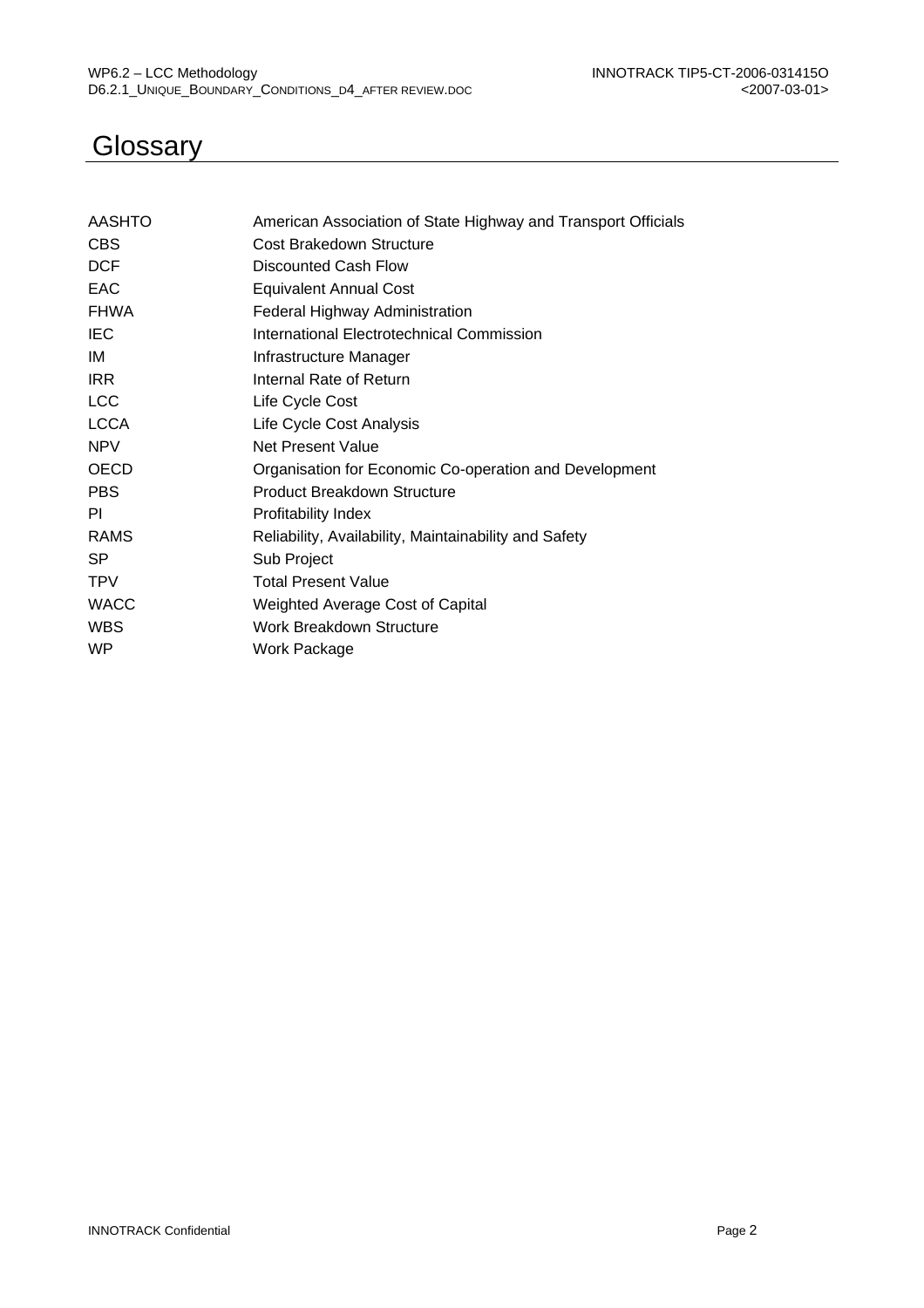# 1. Executive Summary

INNOTRACK addresses mainly the objective of reducing Life Cycle Costs (LCC), while improving the RAMS characteristics of a conventional line with a mixed traffic duty. In the field of railways, RAMS technology and LCC are widely implemented and will provide a definite advantage to the IM:s (Infrastructure Manager) in helping calculate costs for the implementation of innovative technologies. In the frame of INNOTRACK these methods will be defined at a European level and used to identify cost drivers and assess the track components. The sub-project SP6 deals with RAMS and LCC. Task 6.2 deals with Life Cycle Cost Methodology and a first step within this task is to address the required economical boundary conditions.

Life cycle cost analysis can be more or less detailed or ingenuous but it cannot deliver a fair decision support process without coherent rules. This deliverable addresses the need to agree on unique economical boundary conditions, specifically the capital budgeting techniques, the choice of proper discount rate and the choice of time horizon for LCC analysis.

Concerning capital budgeting techniques it was shown that Net Present Value (NPV i.e. Total Present Value in Life Cycle Costing) is the most accurate procedure for decision support. A combination of techniques and indicators can also be advisable as a complement to NPV results: particularly estimation of Annuity factor, break-even or in some cases Internal Rate of Return (IRR) can bring useful indications.

Economical boundary conditions are key factors on the results provided through LCCA. An in-depth evaluation of current practices concerning the discount rate and the time horizon on infrastructure project appraisal was performed. Most recent bibliography on the subject shows that, among the diversity of criteria and values adopted, there is a tendency to use reduced values for discounting combined with large periods of consideration.

A detailed theoretic analysis performed towards the definition of an unique criterion for discounting and the time horizon of LCCA has driven to the following first suggestions:

- To consider a variation of 3% to 5% for the discount rate, with a reference value of 4%
- To consider a range of 30 to 40 years as time horizon, with 40 years as recommended upper bound for large investments on ballasted tracks assessed through LCCA (closely linked with an accurate estimation of the alternatives residual value as discussed)

Both results are in accordance with most recent research and guidelines in project appraisal and life cycle costing practices.

These first findings will need to be further analysed and agreed within WP6.2 before adopting a final criterion for the on-going work within SP6.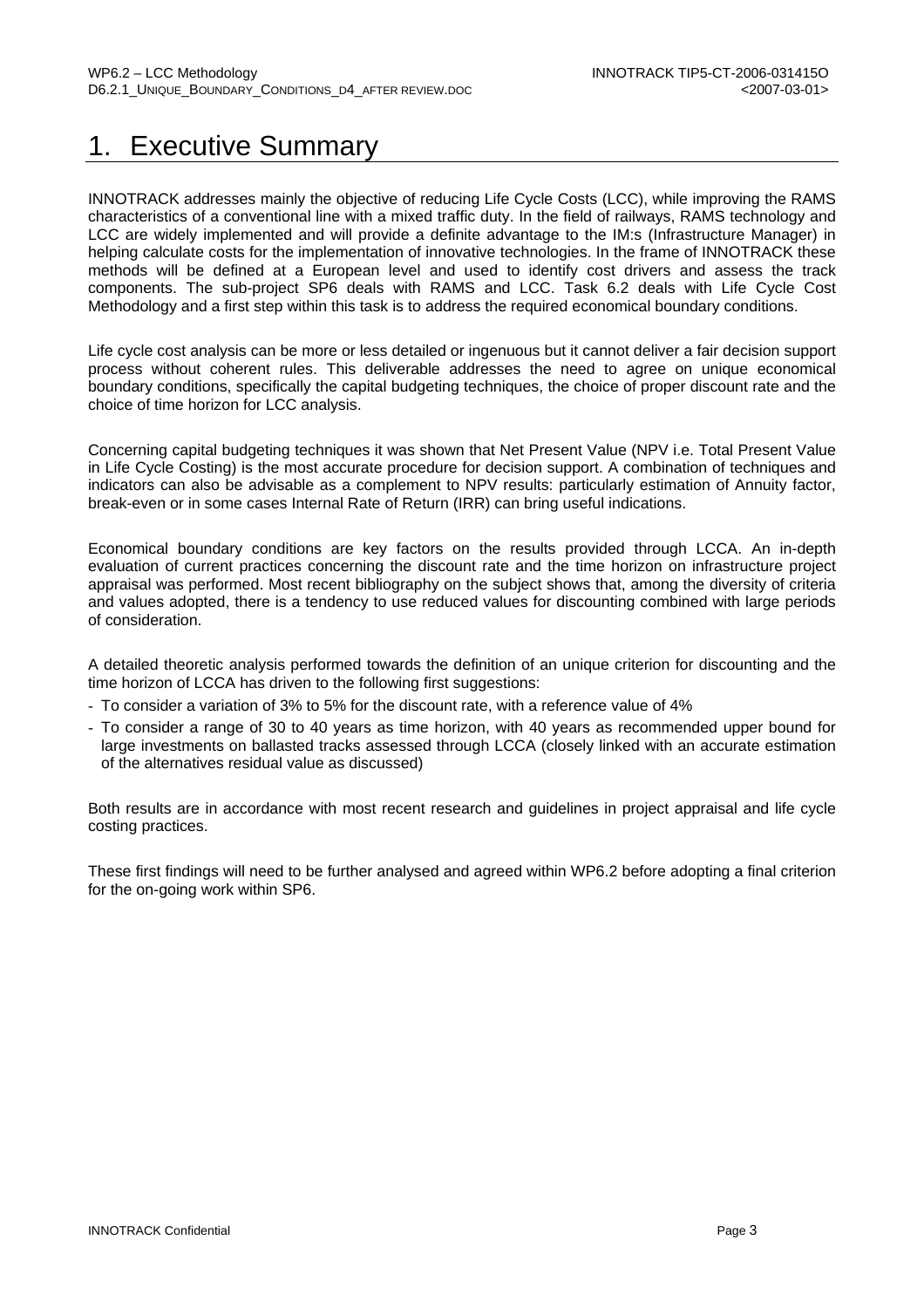# 2. Introduction

The Project INNOTRACK aims to develop a cost-effective high performance track infrastructure for heavy rail systems. INNOTRACK addresses mainly the objective of reducing Life Cycle Costs (LCC) while improving the RAMS characteristics of a conventional line with a mixed traffic duty.

INNOTRACK project brings IM (infrastructure managers) and railway supply industry together, to investigate and evaluate leading edge track system technologies, adopting a controlled methodology to assess life cycle cost benefits of "track-technology solutions" and of a set of emerging railway hardware solutions. It will also support the overall sustainability of the railway sector, meeting needs such as the increase of track availability and network capacity. The results of this project will build on a standardised LCC formulation developed within the project, based on best LCC practices at EU level and independently assessed.

Optimisation of track constructions or track components regarding technical and economic requirements is essential for railway companies to fit the market and to compete against other means of transport. Due to the long lifetime of the track and track components – ranging between 20 to 60 years – pre installation technical and economic assessments are necessary to optimize the track construction and get the return on investment (ROI) in a manageable timeframe. LCC and RAMS technology are two acknowledged methods for assisting the optimisation process.

LCC is an appropriate method to identify cost drivers and to gather the costs of a system, module or component over its whole lifetime including design and development, manufacturing, installation, operation, maintenance and disposal costs. Different views and evaluations allow the comparison of different systems and deliver necessary information for technical and economic decision.

In the field of railways, LCC methods are starting to be implemented and will provide a definite advantage to the IMs in helping calculate costs for the implementation of innovative technologies. In the frame of INNOTRACK these methods will be defined at a European level and used to identify cost drivers and assess the track components. The project is divided in 7 Sub-projects:

- 1. Duty
- 2. Track support structure
- 3. Switches and crossings
- 4. Rails
- 5. Logistics
- 6. LCC
- 7. Dissemination and Training

This report is included in Sub-project 6 LCC and covers an estimated analysis of the economical boundary conditions to be applied on LCC methodology.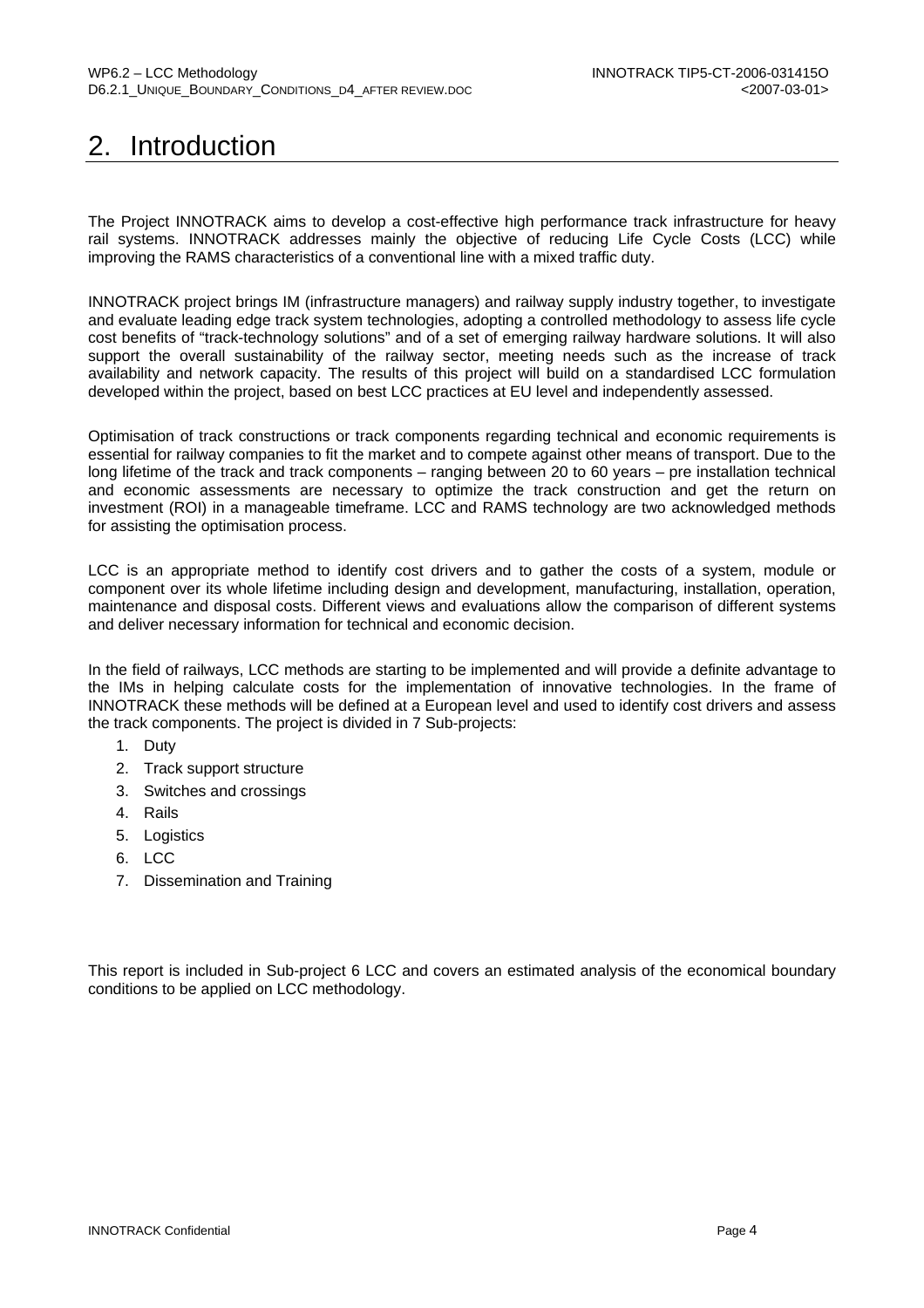## 2.1 Objective

The purpose of this deliverable is to analyze the economical boundary conditions for life cycle costing together with the capital budgeting techniques.

More specifically, the objectives are:

- To evaluate the different capital budgeting techniques and assess the most suitable methods for LCCA
- To assess the most relevant economical boundary conditions
- To gather common practices and experience on the consideration of the discount rate and time horizon of the project
- To appraise the most recent theoretical findings on the definition of those boundary conditions
- To discuss the interest of establishing an agreed criteria for discounting and time horizon
- To suggest a first range of values to adopt in the later stages of the project

#### 2.1.1 Activities

- Synthesis of LCC general procedure
- Evaluation of the capital budgeting techniques
- Definition of key boundary conditions for LCCA
- Current state of the practice of the key boundary conditions: evaluation of the experience in transport infrastructure projects
- Definition of Unique Boundary conditions for Life Cycle Costing
	- o Discount rate
	- o Period of consideration and criteria to calculate residual values

#### 2.1.2 Time schedule

The time to furnish the report (D6.2.1) was 9 months from the start of the project. The status of the report will be "public".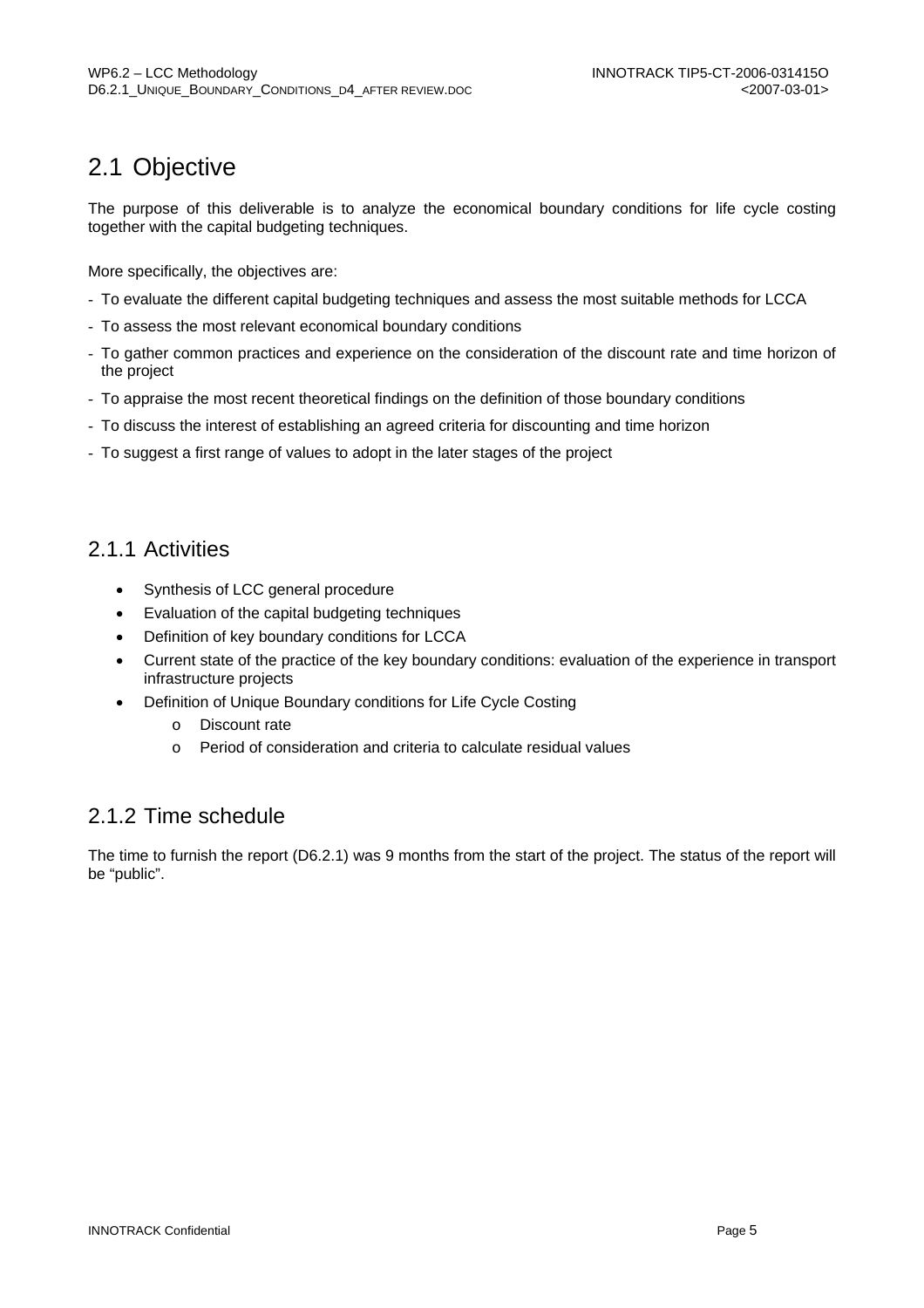# 2.2 Organisation and resources

Organisation and resources for this work package are given Table 1. ADIF is responsible for delivery of WP 6.2 which includes the current deliverable D6.2.1. WP6.2 ends in Month 18.

#### Organisation and resources

| Workpackage                   | 6.2 – Life Cycle Cost Methodology |     |       | Start date or starting event: |      |        | M <sub>1</sub> |     |
|-------------------------------|-----------------------------------|-----|-------|-------------------------------|------|--------|----------------|-----|
| Participant id                |                                   | UIC | VAS   | BV                            | ADIF | Alstom | <b>NR</b>      | OBB |
| Person-months per participant | 2.0                               | 3.0 | 3.0   | 5.5                           | 1.0  | 2.0    | 3.0            |     |
| Participant id                |                                   | DB  | Corus |                               |      |        |                |     |
| Person-months per participant |                                   | 6.0 | 1.0   |                               |      |        |                |     |

Another partner in the working group is ProRail.

## 2.3 Information acquisition

Information on LCC was obtained from the following sources:

- Previous Deliverables D.61.1 and D.6.1.2
- International Standards (IEC)
- Published papers, project reports and theses
- Internet research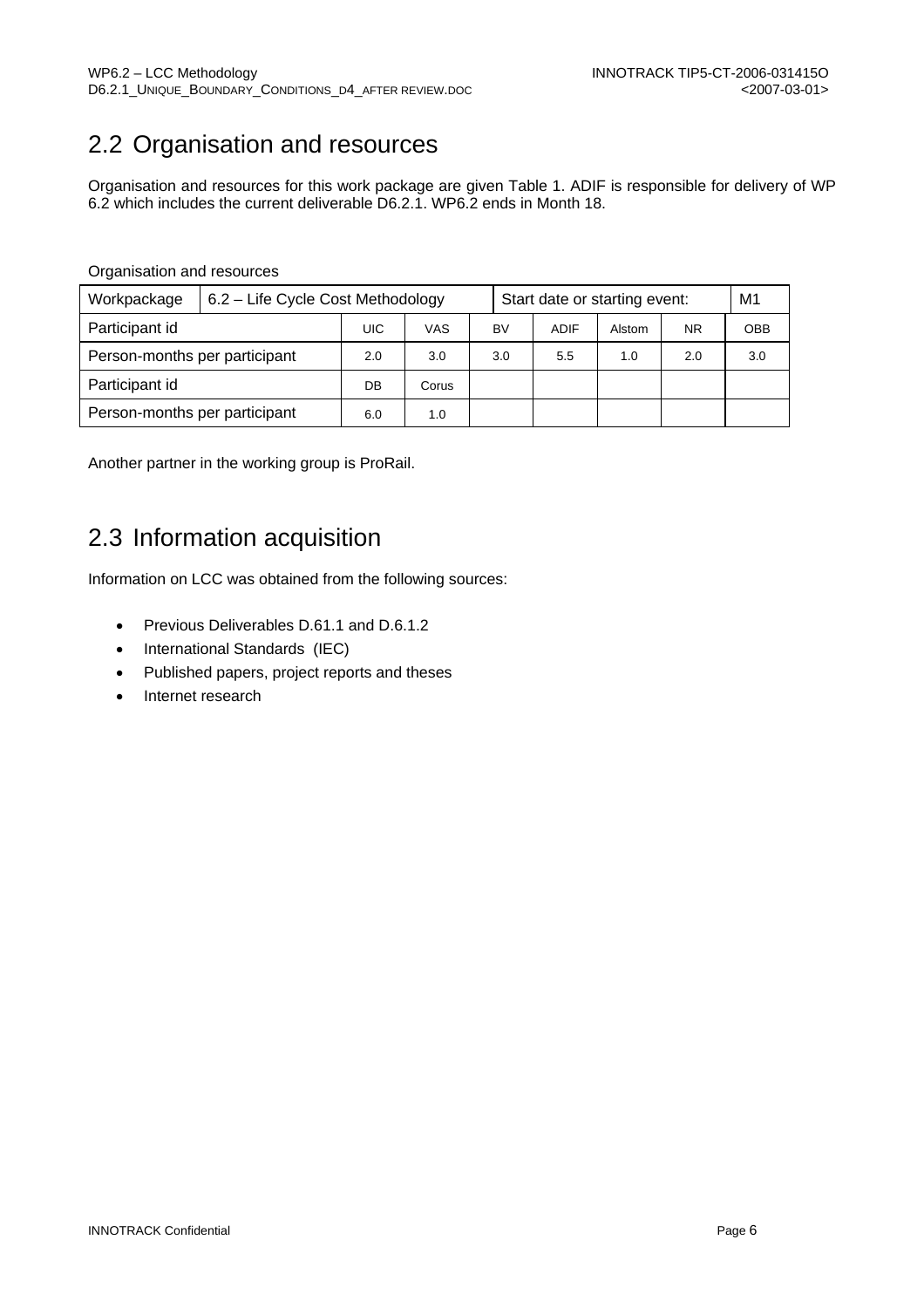# 3. Main section

### 3.1 LCC calculation

### 3.1.1 LCC general procedure

According to the IEC 60300-3-3, life cycle costing is the process of economic analysis to assess the total cost of acquisition, ownership and disposal of a product and its primary goal is to provide input to decision making in any or all phases of a product's life cycle. As defined in the same International Standard there are six major phases in a product's life cycle:

- Concept and definition;
- Design and development;
- Manufacturing;
- Installation;
- Operation and maintenance;
- Disposal.

In line with these definitions, a LCC model is basically an accounting structure that contains mathematical expressions for the estimation of each cost element (see fig.1) constituting the life cycle cost of a product. This usually includes:

- Ground rules and Assumptions
- Cost breakdown structure (CBS);
- Product/Work breakdown structure (PBS/WBS);
- Selection of cost categories;
- Selection of cost elements;
- Estimation of costs;
- Presentation of results (including a sensitivity analysis).



Fig.1: Cost element concept. Source: IEC (2005)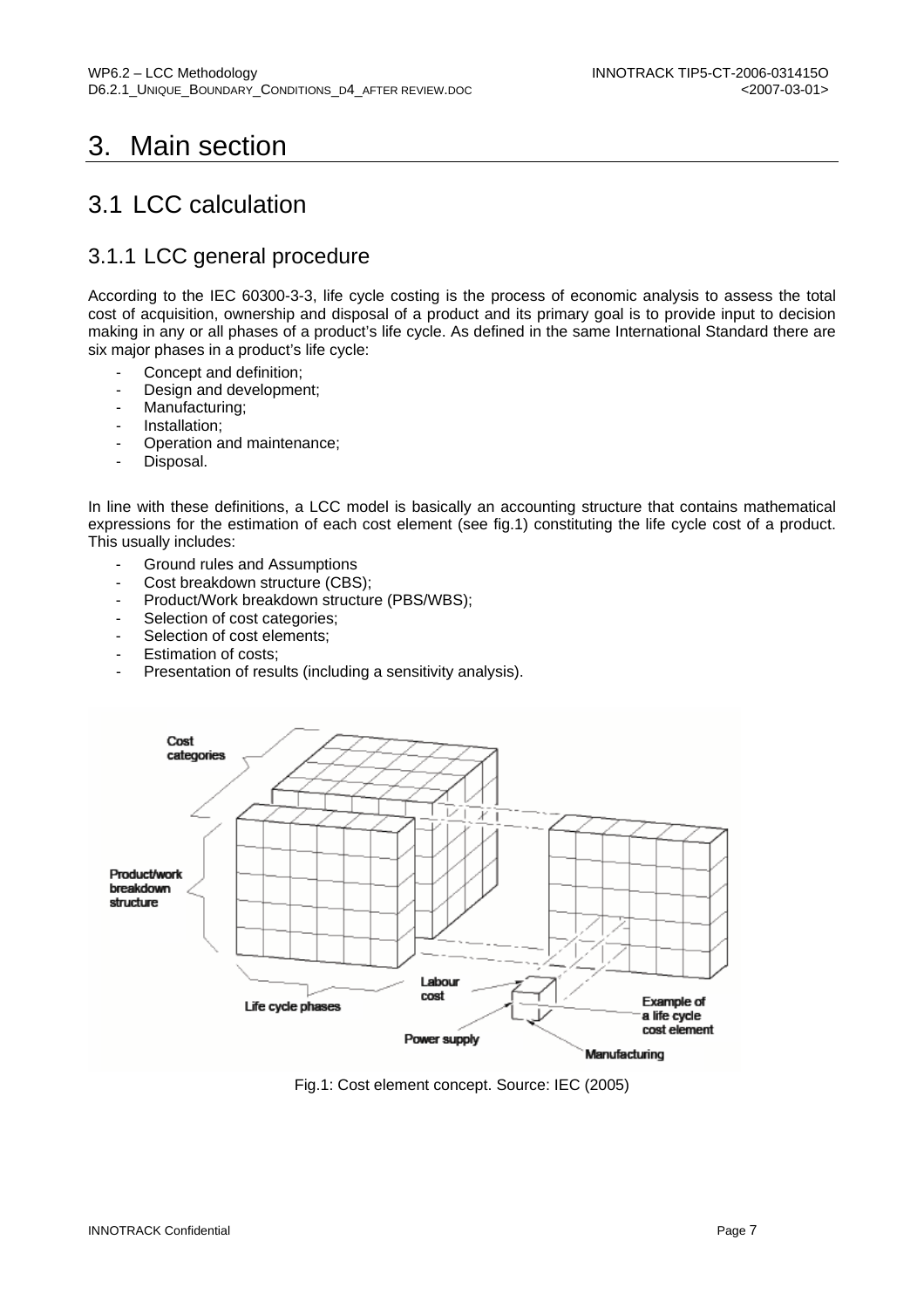The CBS is a tree structure of the duty and costs that occur along the entire life cycle of a product. The PBS is a hierarchical tree structure of components that make up a product that can help clarify what is to be delivered by the project and can help build a work breakdown structure (WBS). These two structures, the PBS and the CBS, are connected through cost equations, since each cost element depends on the used material, the parameters of the material, etc., until the lowest indenture level (Fig. 2) The PBS might include product characteristics and variables that can be used as input for those cost equations.



Fig. 2– Examples of a Product Breakdown Structure (PBS) and a Cost Breakdown Structure (CBS) from Deutsche Bahn AG (using D-LCC software application). Source: Kumpfmüller (2006)

Depending on the situation different cost calculation methods can be used to estimate cost elements required. Most common methods are (IEC, 2005):

- Analogous cost method draws on historical data from components of other products having analogous size, technology, use patterns and operational characteristics;
- Parametric cost methods develops mathematical cost equations between parameters and variables and general characteristics of the product or process. This method is employed when actual or historical detailed product component data is limited to few parameters
- Engineering cost method involves the direct estimation of a particular cost element by examining the product component-by-component and uses standard established cost factors to develop the cost of each element. This method is used when there are detailed and accurate capital and operational cost data;

Besides, when data on the ongoing process is available, Cost Accounting methods can be applied. It is based on the collection and storage on the accounting system of data during the system life cycle (relying on concepts of Activity-Based-Costing) and used in some cases as a method to track and improve initial estimations (Zoeteman, 2004).

Detailed costs are sometimes difficult to obtain, especially on the long run time frame where costs can be assumed to vary due, for example, to technology improvement. Throughout the process, experts' analysis is always required to improve, calibrate and validate the cost estimation relationships.

To obtain the results and estimate the total costs of a given investment solution or strategy and compare it with an alternative (including "do nothing" hypothesis), the LCC calculation involves the application of capital budgeting techniques, where the net present value (NPV) is the most popular one. However, other techniques like accounting for the Annuity, IRR or the break-even point can also be applied.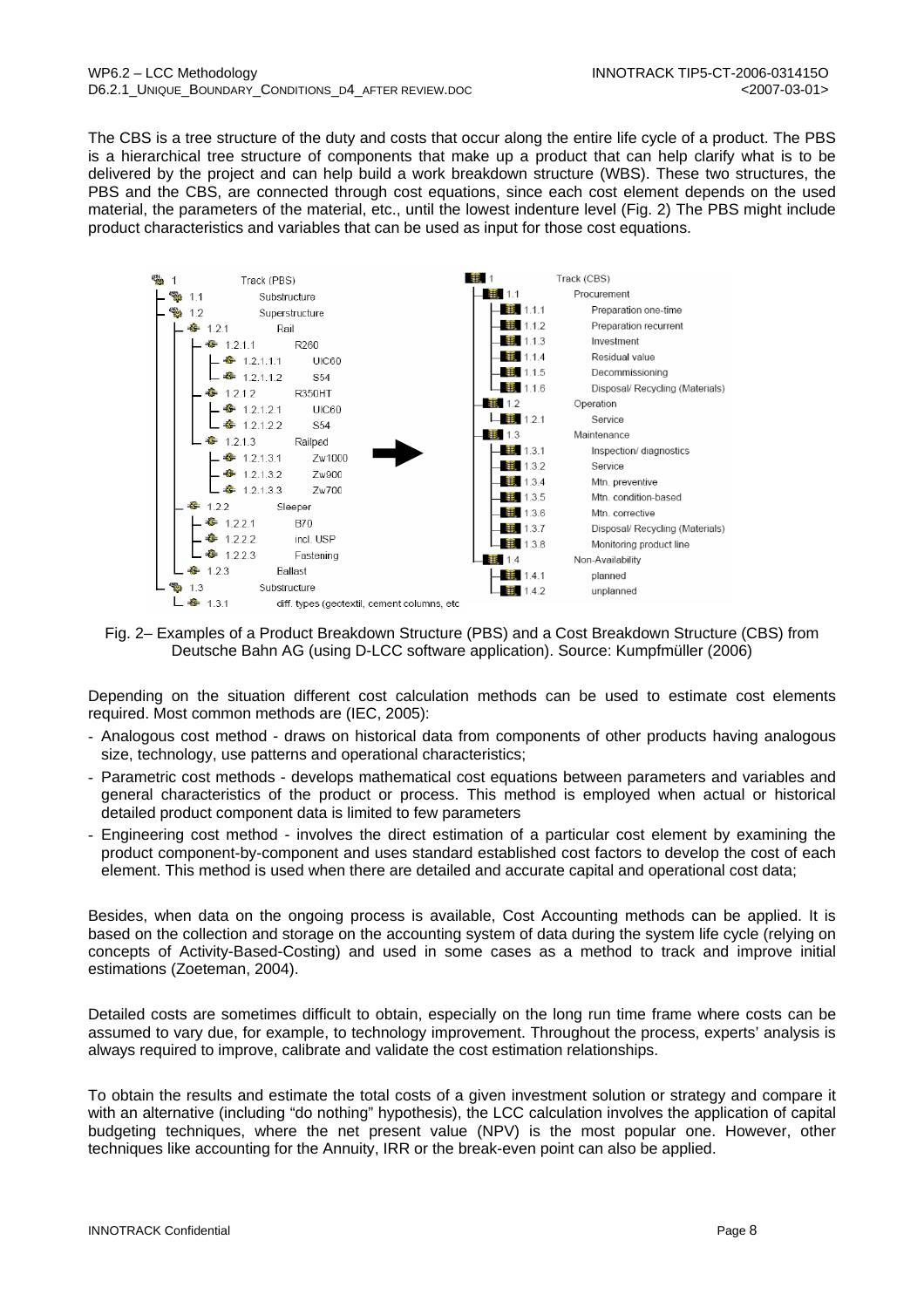At the end of the process sensitivity analysis is always required in order to make out the major cost drivers, to calibrate (with historical data for example) and improve the model, involving all the way experts' opinion.

Finally since LCC outputs should be as much reliable as possible the inclusion of an uncertainty and risk analysis should become mandatory in LCCA for large investment projects. Applying probabilistic analysis such as Monte-carlo simulation are among the recommendations of most LCCA standards. Also, the consideration of external factors such as environmental costs should be taken into consideration, particularly when those costs differ among different alternatives (including "do nothing").

### 3.1.2 Capital budgeting techniques

One of the basic concepts of LCCA is the time value of money, i.e, the value of money changes with time and as a result, expenditures made at different times are not equal.

A number of different techniques can be used to equate costs that are expended at various points in time. All have been in use in many different sectors. Three of the most commonly used methods in the building sector are the following: *simple paybac*k, *net present value* and *internal rate of return*.

1. The *simple payback* is a method defined as the time taken for the return on an investment to repay the investment.

Simple payback can be expressed by the following formula:

$$
P = \frac{I}{R} \tag{1}
$$

Where *P* is the *payback period (in years)*, *I* is the *capital sum invest*, and *R* is the *money return or saved* as a result of the investment. In a simple manner, it consists of adding cash flows from each year until the cumulative sum equals the initial investment. The decision process has to decide if *P* years is an acceptable period for a return of an investment, i.e. the decision maker should accept projects when the payback period is below a maximum desired payback period. Simple payback period is relatively easy to calculate and results are easily understandable.

Some basic limitations of this technique are that it ignores the time value of money and ignores the cash flows after the payback period (misleading to think that all cash flows after this period represent profit). To overcome the first limitation, a *discounted payback period* technique can be used, where the cash flow from each period is discounted reflecting appropriately the cost of capital of the investor. *Discounted payback* technique gives useful information on how long funds will be attached to a project, i.e. the liquidity of the project.

Nevertheless, it still has particular limitations such as ignoring cash flows after the initial investment has been recovered. Furthermore it doesn´t bring useful and easily understandable information to decision-makers when comparing different project alternatives: for example the ranking of alternatives can change if some investments are considered together.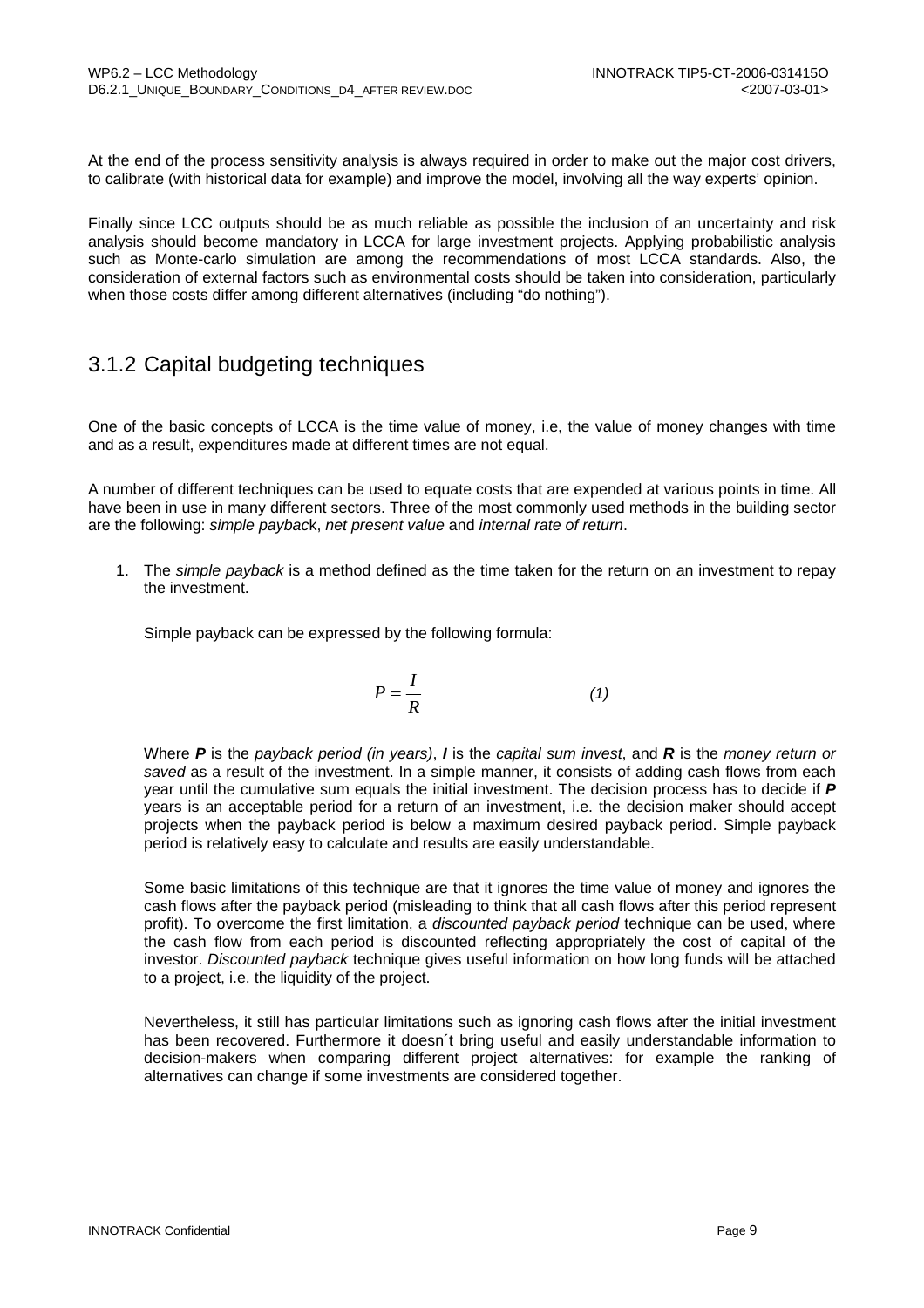2. The *net present value* (NPV) determines the added value that a given investment will bring. It is the difference between the sums of the discounted cash flows (present value of cash flows) expected from the investment minus the amount initially invested.

It can be expressed as:

$$
NPV = \sum_{t=0}^{T} \frac{C_t}{(1+r)^t}
$$
 (2)

where *Ct* is the *cash-flow in year t* (including costs, incomes and initial investment), *r* is the *discount rate, T* is the *period of analysis in year*s.

The discount rate represents the time value of money: it should reflect the opportunity cost of capital or what it can be expected to earn if the capital is placed on other investments of equivalent risk.

Since it represents the sum of discounted costs and benefits, the usual decision rule is to accept investments with positive NPV (since all projects with a positive NPV are profitable). When comparing different investments or strategies, the highest positive NPV is chosen<sup>1</sup>.

3. The *internal rate of return* (IRR) is a method defined as the percentage earned on the amount of capital invested in each year of the life of the project after allowing for the repayment of the sum originally invested.

IRR is the discount rate from formula (2) for which an NPV of zero is obtained. This implies a "breakeven" where the discounted cash-flows balance each other out. The calculation of the IRR can be based on a trial and error procedure: it consists of calculating and plotting the NPV for different discount rates (increasing from low to high discount rates) until the NPV has a negative value: the discount rate for NPV=0 can then be deduced.

When calculated properly, IRR gives the same results as NPV for projects with normal cash-flows (i.e. negative cash-flows at the beginning followed by positive cash-flows). The decision rule when evaluating an investment is to accept that investment if the IRR is greater than the opportunity cost of capital. IRR can be interpreted as the effective rate of return for the investment made if considering a one-period-only analysis. However, if the project has positive cash-flows at the beginning and negative cash-flows after, instead of landing money the project is borrowing money, and therefore in this case the decision rule is inverted: accept the project if IRR is lower than the opportunity cost of capital.

IRR is considered an unreliable technique in two specific situations:

- When cash-flows change sign more than once along the project life cycle: in this case there will be more than one IRR and the interpretation of whether a high IRR is good or bad is not obvious. To overcome this problem, a *modified IRR technique* can be applied: in this case, cash-flows that change signs during the life cycle are discounted at the opportunity cost of capital and added to the cash-flow of other years
- When comparing different investments (mutually exclusive alternatives) the use of IRR can lead to an incorrect evaluation of the best decisions: a project with higher IRR doesn't necessarily mean it

<sup>1</sup> Other definitions might be used using this budgeting technique. Zoeteman (2004) refer that since for Life Cycle Costing the analysis is focused only on costs, instead of NPV one should preferentially use the term Total Present Value (TPV). In this case, the lowest the TPV the more attractive will be the alternative.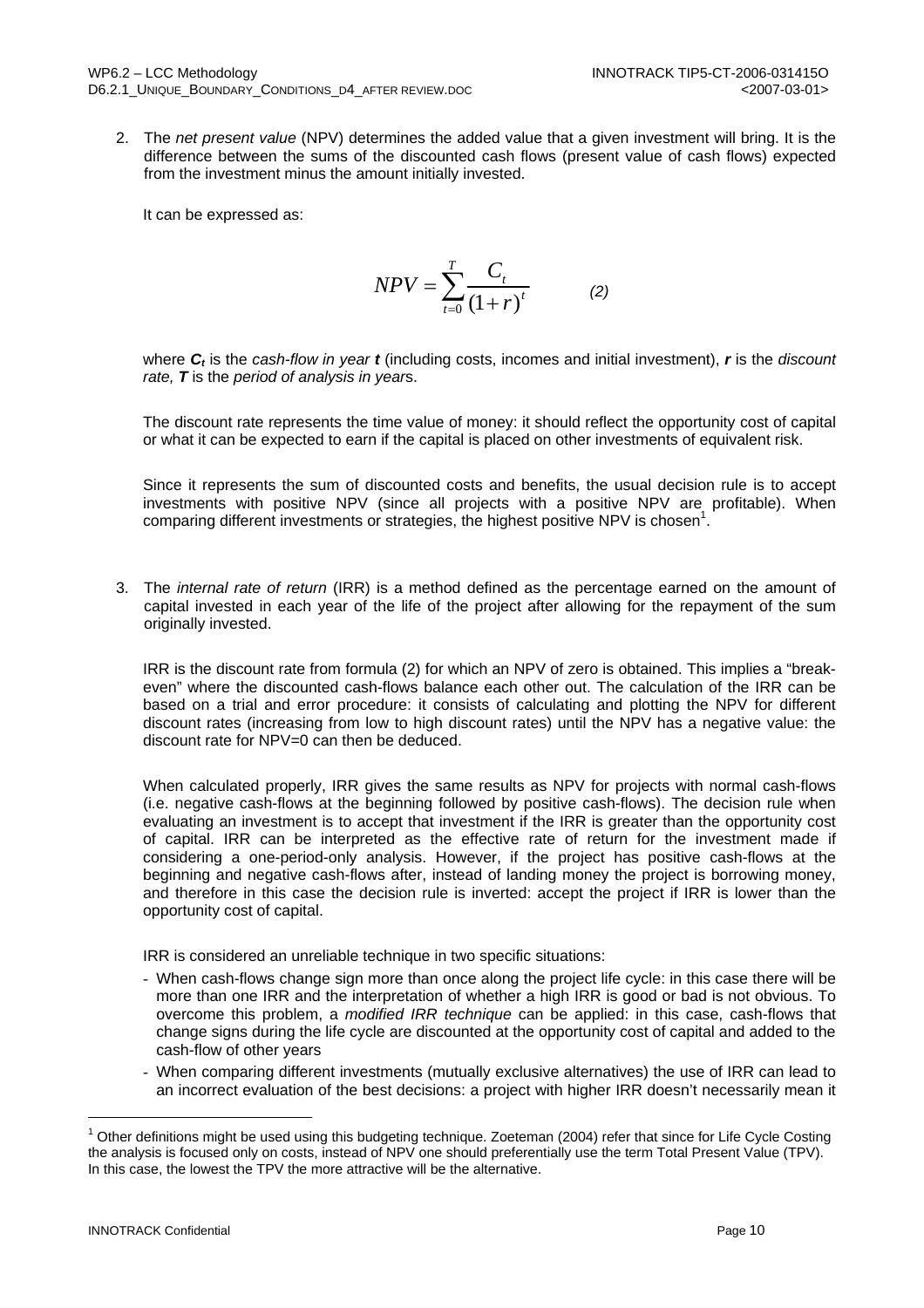is the best solution. In these cases the IRR evaluation should be done with the differences between the cash-flows of the alternatives, thus defining the discount rate for which the NPV of a project becomes higher than the NPV of the other (i.e. calculating the so-called NPV crossover rate). If NPV's of the projects don't cross then the highest IRR is the best solution.

Besides the abovementioned solutions, IRR technique presents some problems when applied to life cycle costing of infrastructures, since it assumes that an investment will generate an income (the IRR is usually used where investment produces a return on capital employed) and there is a rate where NPV becomes zero. When TPV technique is used instead of NPV, the calculation of IRR is not applicable. Only when comparing different alternatives it can be useful to know the discount rate for which a solution becomes more profitable (lower TPV) than the other: i.e. IRR as the TPV crossover rate.

Finally other limitations of IRR when compared to NPV method are that the ranking of different projects can be changed when packaging some projects together and it doesn't take into account the scale of the project (a more reduced IRR on an high investment can bring much more income to the firm than an high IRR over a reduced investment).

The use of NPV technique for life cycle costing is therefore considered the best solution to evaluate investment decisions. NPV represents directly the value added (to the company or stakeholders) of a given investment or strategy: by accepting to perform a given project with a positive NPV will bring an added-value precisely equal to the amount of the NPV calculated. Therefore, if the goal is to increase owner's wealth, NPV is a direct measure of how well this goal is achieved. This is the reason why many analysts agree to consider that the use of NPV leads to better investment decisions than any other criteria: it expresses exactly the amount of money earned by the firm through a given investment.

However, when applying NPV to compare different projects the following aspects should be taken into consideration:

- Only the part of costs and revenues that changes with a given investment should be considered.
- Optimal timing of the investment must also be evaluated: The fact that a project has a positive NPV doesn't mean it has to be fulfilled immediately, since carrying out the investment in a later date can be more profitable. Optimal timing of investment should be the one hat maximizes NPV.
- The cost of excess capacity should be considered in the analysis: the use of currently available capacity of a given asset can not be considered as free, since it will anticipate its replacement need.
- Restrictions on the availability of resources (such as capital to invest) must be considered. For this purpose another criterion that can be found in the analysis in investments is the *profitability index* (PI) measure. PI is defined as the NPV divided by the investment performed (thus a complement of the NPV method). This measure is particularly useful when there is limitation of capital and not all profitable investments can be carried out: the investments with higher PI should be chosen (or the lower PI if TPV is applied). However, as in the case of IRR, particular attention should be paid when comparing mutually exclusive investments, since PI is scale dependent and may therefore lead to incorrect decisions.
- As *PI*, a great variety of indicators can be used to complement the analysis based on NPV, depending on the resource that is scarce or the variable to be assessed (for example traffic volume)
- Some choices might involve replacing old assets which ha still some useful life left or choosing between assets with two different useful lives. In such case solutions must be evaluated on an equal-life basis, taking into account all future replacement decisions, otherwise the application of simple NPV rules may lead to a wrong decision. Since using NPV requires considering a fixed study period, one possibility is to include in the analysis an appropriate estimate of the residual (or salvage) value of the investment once the study period is over.

Another possibility of considering equal-life basis when comparing investment options is to use the Equivalent Annuity Technique. The Present Value of an annuity is obtained by multiplying cash-flow with the following Annuity Factor (a):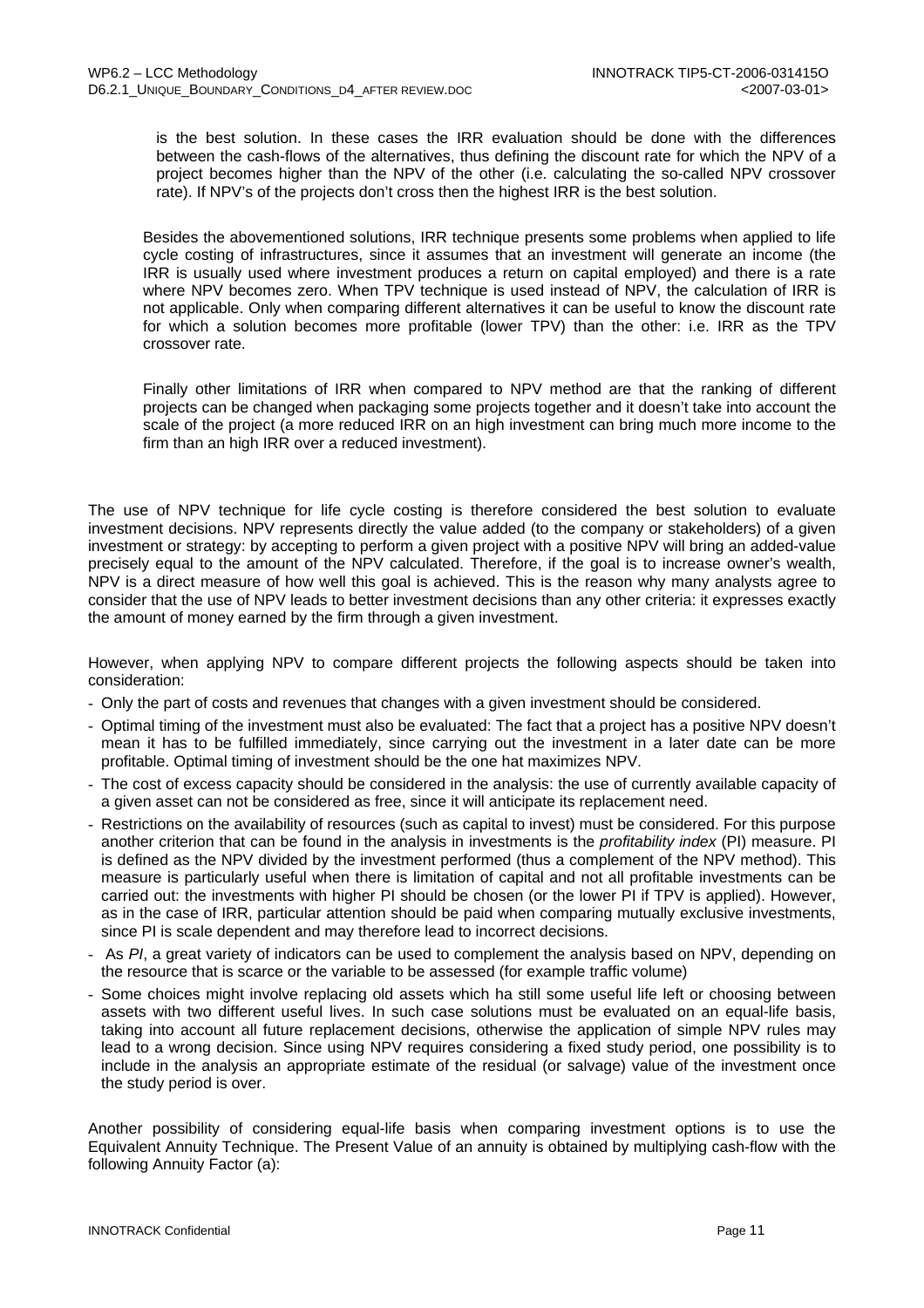$$
a = \left(\frac{1}{r} - \frac{1}{r \cdot (1+r)^n}\right) \tag{3}
$$

Where *n* is the number of annuity payments. The Equivalent Annual Cost (EAC) or Annuity (A) of an entire investment or project is then obtained by dividing its NPV by the Annuity Factor (a), i.e.:

$$
A = \frac{TPV}{\frac{1}{r} - \frac{1}{r \cdot (1+r)^n}} = TPV \cdot \frac{r \cdot (1+r)^n}{(1+r)^n - 1}
$$
 (4)

An Annuity (A) is an investment that pays a fixed amount of money at equal intervals of time. For replacement decision a possibility offered by this technique is to compare the costs of each year (including the loss of residual value during the year) with the EAC of a new asset. Optimal life of an asset is the one that maximizes its EAC. However, when applying this technique one should bear in mind that some factors such as uncertainties on technological changes can disturb the use of Annuity for decision making purpose (see chapter devoted to period of consideration).

Lastly, financial techniques such as depreciation and amortization<sup>2</sup> should not be considered on LCCA, since they refer to accounting conventions that can be far from reality, masking the sensitivity of the comparisons of a company's operating cash flow (IEC 60300-3-3).

As a synthesis, when performing an LCCA, the NET Present Value (NPV) technique is the most recommendable and can be complemented with the calculation of the Annuity (A). In particular, when LCCA aims to compare different alternatives, it is advisable to:

- Assess the difference of the Net Present Value (NPV) of the different alternatives
- Assess as well the difference of Annuity (A) of the different alternatives

## 3.2 Key boundary conditions for LCCA: current state of the practice

In order to obtain a robust LCC model and consequently, to conduct a reliable Life Cycle Cost Analysis (LCCA) to competing investment options, it is necessary to bear in mind that most of its input parameters are inherently uncertain. A thorough understanding of the theoretical engineering and economics background within each parameter value is critical to conduct a trustworthy LCCA. Among those, the correct choice of economical boundary conditions such as the discount rates, the period of consideration and the criteria for calculating residual values are known to be some of the most critical issues on the LCC results. This chapter will revue the usual assumptions and values considered for these factors.

### 3.2.1 Economical boundary conditions for project appraisal

The accuracy of an economical evaluation is of course extremely bound up with the accuracy of the cost estimation techniques (for both investment and operational costs): the improvement and homogenization of those techniques (e.g. at a European level) would bring further confidence on the results obtained. However

<sup>&</sup>lt;sup>2</sup> Accounting techniques used to allocate tangible (depreciation) and intangible (amortization) asset's costs over its estimated useful life.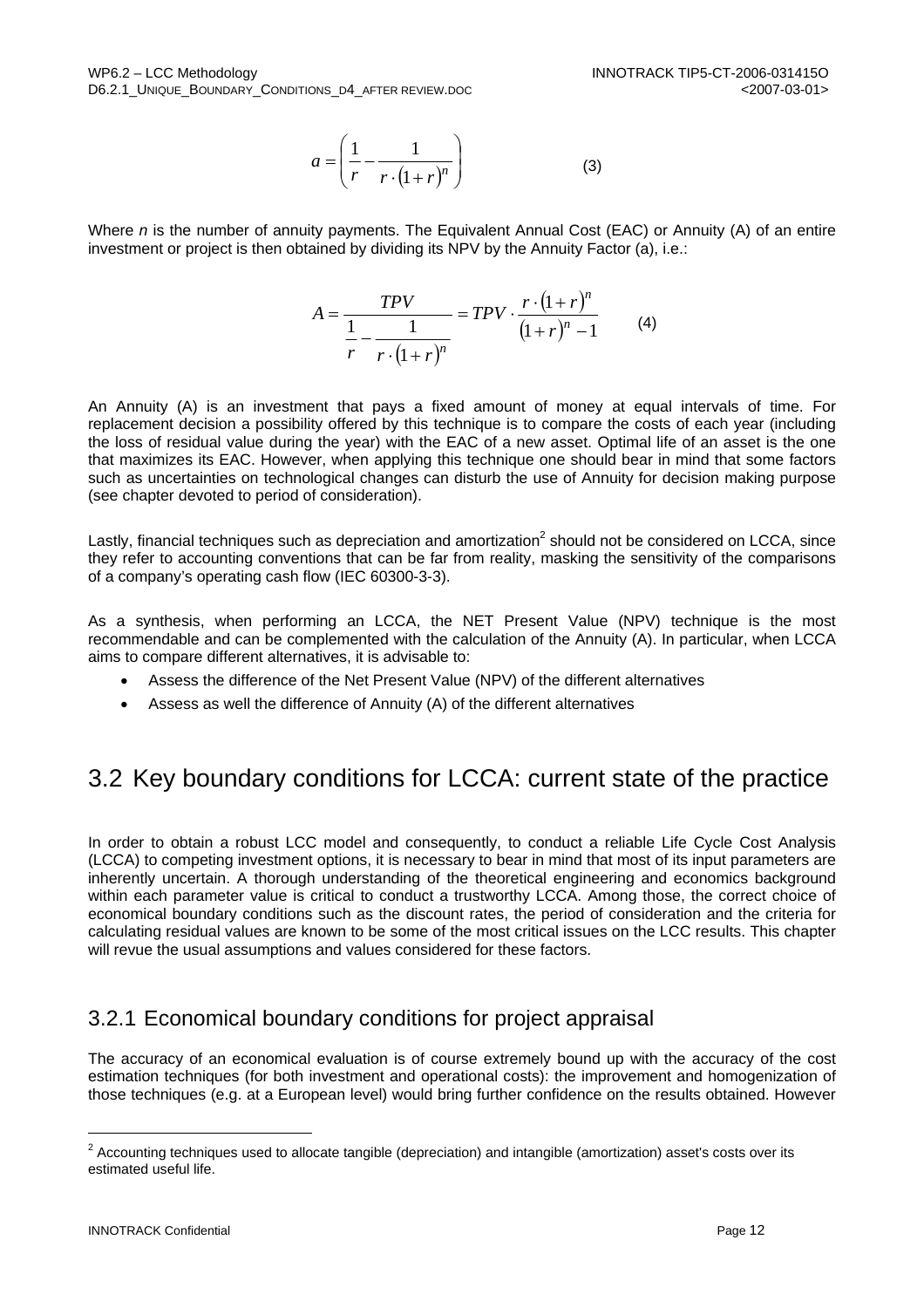those are not the only aspects where attention should be focused when preparing an economical analysis. Current experience in European infrastructure projects appraisal has shown that there are three other important key issues requiring particular attention, given that they strongly affect the results obtained. Those are (EC, 2002):

- The selection of appropriate discount rate (financial and social)
- The definition of time horizon for the project
- The evaluation of the residual value of the investment

The discount rate is roughly the opportunity cost of capital: it is the cost of using the capital in one project renouncing to earn a return in another project. Its value is defined mostly empirically for a given project, in a given country or region, for a given firm and at a given time. As it can be deduced from previous formula (2), the value of the discount rate can have a very serious impact on the decision making process of a costbenefit or life cycle cost analysis. Adopting either a 3% discount rate against an 8% or 10% rate (all common values) can suppose a drastic change on: The profitability of a given project (move from negative to positive NPV) and/or the choice of an investment over an alternative one (move from inferior to superior NPV of a project over the other).

In Life Cycle Cost Analysis, theoretically applying a high discount rate will tend to favour investment alternatives with low capital costs, short life cycle and high recurring costs. On the other hand, low discount rates will tend to favour high capital costs, long life cycle and low recurring costs. Therefore, an appropriate selection of discount rate is critical: among different approaches for estimating this parameter, many authors and governmental authorities suggest applying a standard criterion, taking accounts of some benchmarks. Next sections will address the current state of the practice in this subject.

In the same way as for the rate of return, the choice of a correct period of consideration also highly affects the results of NPV calculation: depending on the cash-flows distribution, a project can move from negative to positive NPV just by changing the project time horizon. On the same way, a project can become inferior or superior to another alternative simply by adjusting a different period of consideration. Also in the case of this factor, important differences can be found over similar infrastructural projects.

Accordingly, suggestions from many authors tend to favour the use of internationally accepted practices for the selection of time horizon, depending on the sector. Next sections will revue current state of the practice.

The consideration of the residual value of the investments is a key issue to avoid distortions due to different time horizon criteria. According to cost-benefit guidelines, residual value is considered as a liquidation value of the project and should include the discounted value of all expected net revenues after time horizon. Therefore it should be calculated in two ways (Florio et al., 2003):

- Considering the residual market value of fixed assets (capital), as if it were to be sold at the end of the time horizon considered – includes future net incomes generated by the project
- Considering the residual value of any other current assets and liabilities

Proper application of the residual value calculation to the life cycle costing process in railway infrastructure will be discussed within this workpackage.

#### 3.2.2 Experience in transport infrastructure projects

#### **Trends on the values of the Discount Rate**

The discount rate factor is known to be highly variable depending on the country and the project that is considered. Some recent studies performed with the aim of defining new and homogeneous criteria for this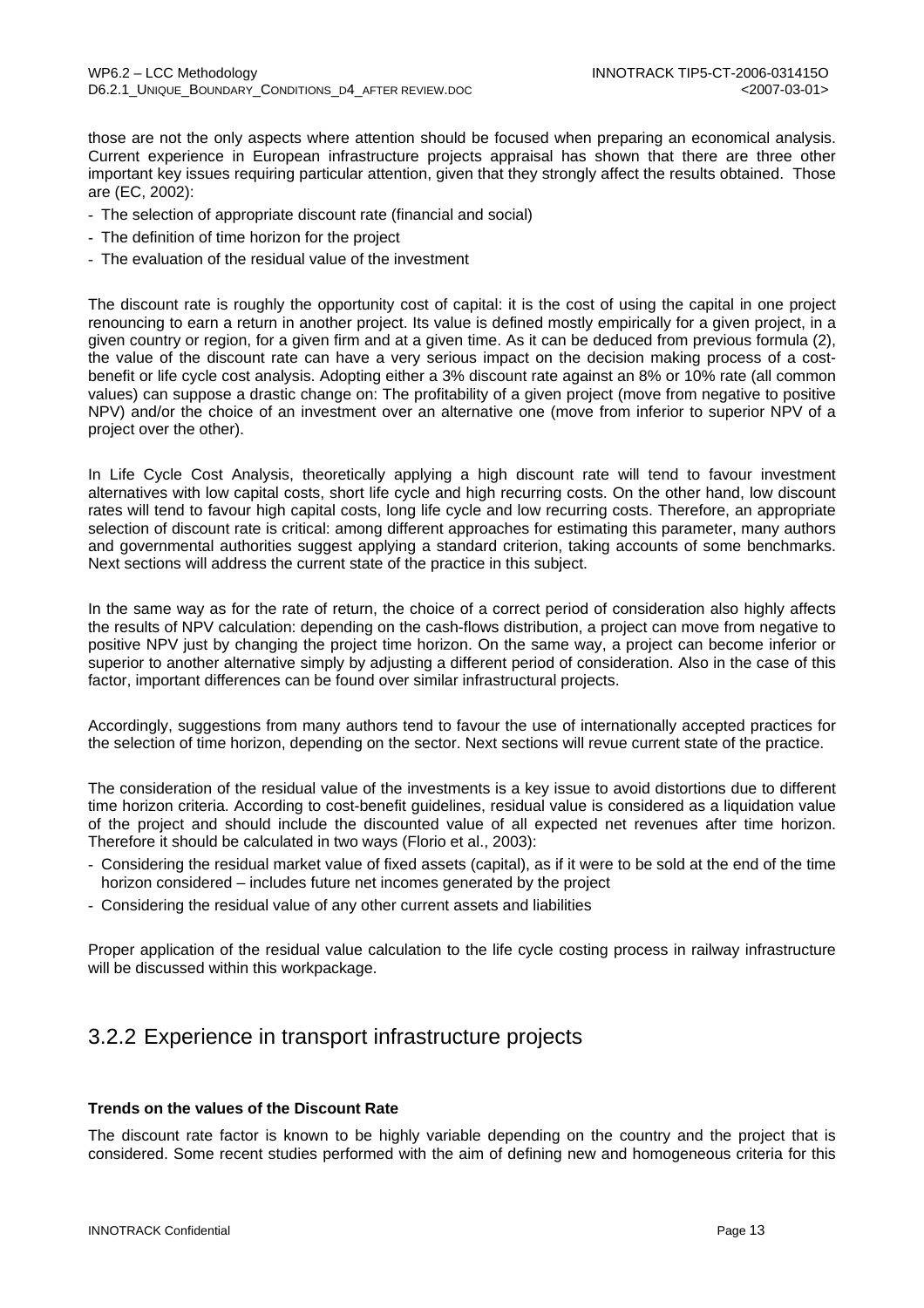factor have tried to synthesize the current practices worldwide. An example can be found in a report of the French government which gathered the different discount rates and the time horizon usually considered on project appraisal (fig. 3). Most of the data comes from projects within the road infrastructure sector.



Fig. 3: Usual practices concerning discount rates. Source: based on the results of the survey performed by the Commissariat Général du Plan (2005)<sup>3</sup>

It can be seen that discount rates applied vary generally from 3%-4% to 6%-8%, with maximum values of up to 10% to 12%.

At European scale these variations are confirmed on an analysis performed by the European Commission over a sample of 400 major investment projects (financed with Cohesion Funds): the results showed that a wide variation from 3% to 11% can be found on the discount rates adopted on projects appraisals achieved until the end of the last decade. Table 1 shows some examples of discount rates considered into specific project appraisals for different sectors.

 $^3$  Based on internal data and information from the study "Economic Evaluation Methods for Road Projects in PIARC Member countries, Summary and Comparison of Frameworks, PIARC Committee C9". August 2003.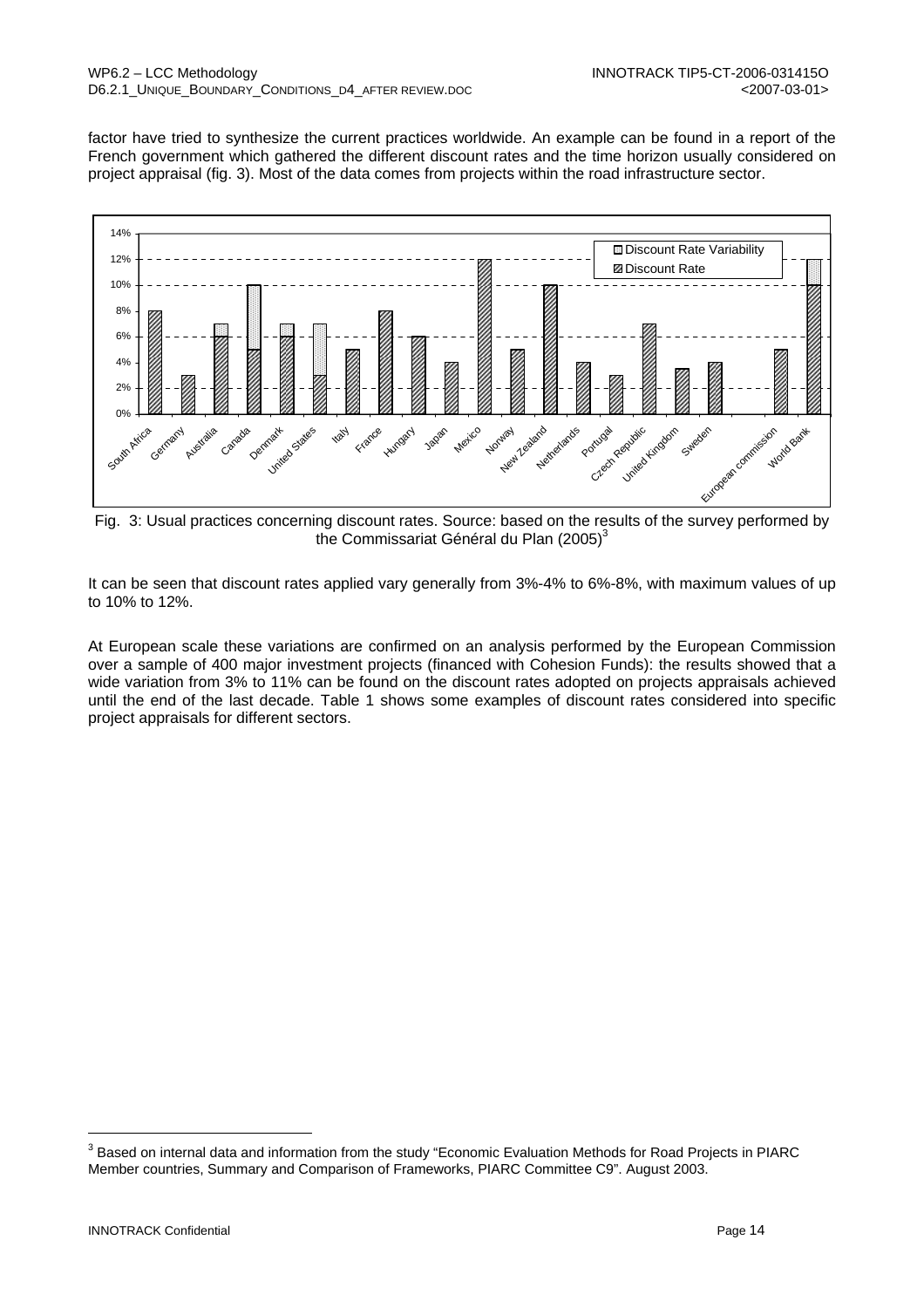| Sector   | Country   | Project                                     | Discount<br>rate (%) |
|----------|-----------|---------------------------------------------|----------------------|
| Ε        | Lithuania | Wastewater Kaunas                           | 3                    |
| Ε        | Poland    | Water protection in the Dunajec Basin       | 5                    |
| Ε        | Poland    | Jezioro Zywiechkie Lake waters Protection   | 5                    |
| т        | Spain     | Ampliacion del aeropuerto de Madrid/Barajas | 5                    |
| т        | Spain     | Ligne TGV Madrid–Barcelona–France           | 6                    |
| т        | Spain     | Ampliacion del puerto de la Estaca          | 6                    |
|          | Spain     | Autoroute Albacete-Murcia                   | 6                    |
| т        | France    | Port 2000 - Le Havre                        | 8                    |
| Ε        | Ireland   | Lough Gill Regional Water Supply Scheme     | 9                    |
|          | Ireland   | Dublin Port Lo-lo                           | 10                   |
| т        | Ireland   | DART Rail extensions                        | 5                    |
| Е        | Ireland   | Lough Gill Regional Water Supply            | $6 - 9$              |
| Е        | Ireland   | Ballymouth Waste Facility                   | 5                    |
| Industry | Portugal  | PEDIP II-OPEL Portugal                      | 10                   |
| Energy   | Portugal  | Sines-Terminal regaseificao gas natural     | 11                   |
| Е        | Greece    | Sample of environmental infrastructures"    | 8                    |
|          | Greece    | Sample of transport infrastructures*        | 5                    |

Source: Project documents.

 $Notes: \textbf{``Financial discount rate (FDR)}$  was used. E, environment; T, transport.

Table 1: Discount rates considered in selected European projects. *Source: M. Florio (2006)* 

Concerning railway projects appraisal, both microeconomics perspective and the non-transport related significance of a railway project have traditionally required lower discount rates than those required of other transport facilities. Current discount rates in the railway sector fall within the range 2.5%-8% for most of the projects in developed countries (RAILPAG, 2006; CENIT, 2003).

On the attempt to adopt a consensus criterion for infrastructure projects, in the last decade the European Commission (EC, 1997) suggested the use of a financial real discount rate of 6% (and 5% social discount rate) as benchmark values for real opportunity cost of capital in the long term. On a revision of the guidelines for cost-benefits analysis (EC, 2002) the same criterion was adopted. Since then some national practices have been upgraded. An evaluation of the most recent trends can be found in a survey recently published by the OECD: answers from OECD members which participated on the study are shown in table 2.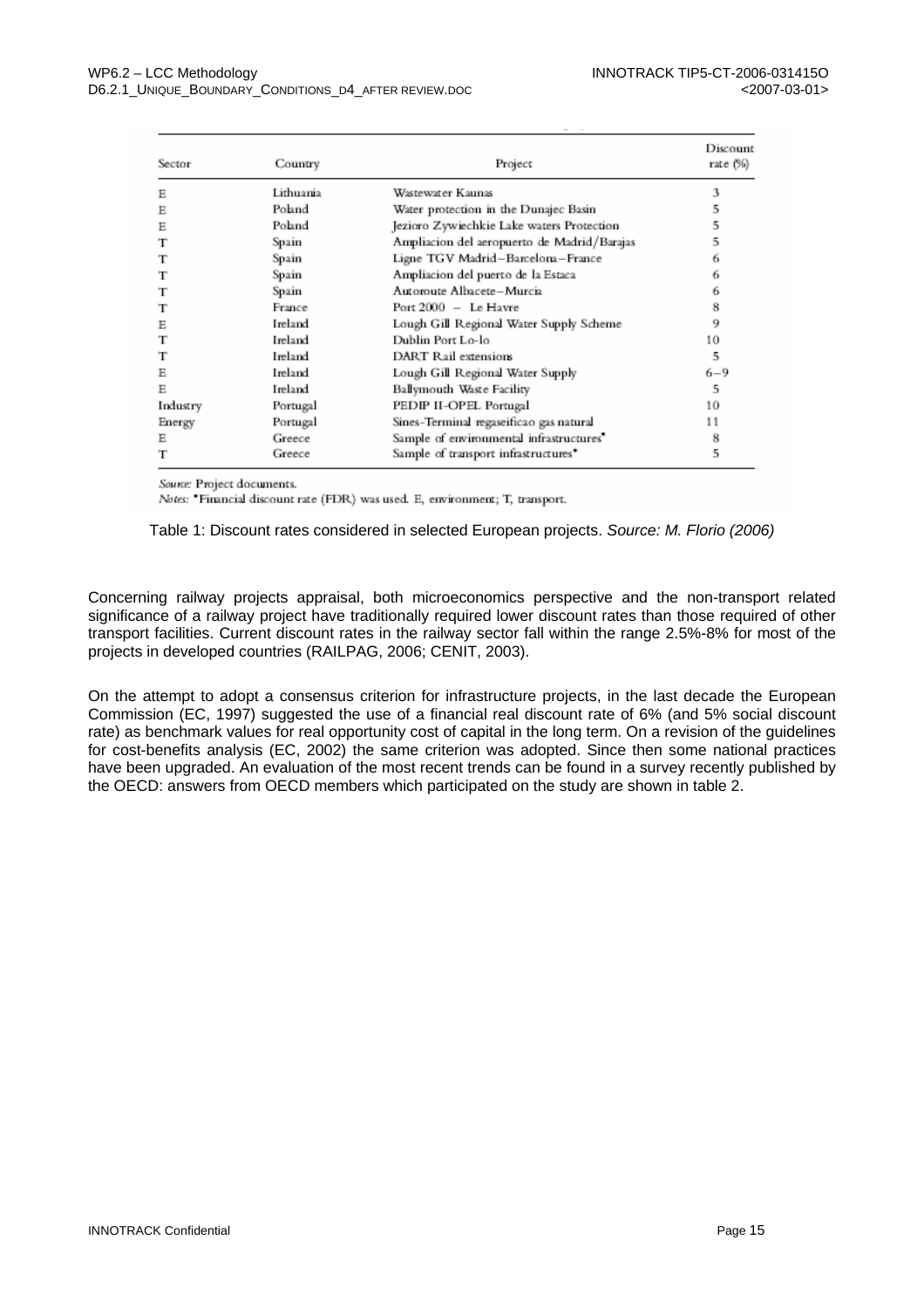| Country              | <b>Summary of Guidance on Discounting</b>                                        |
|----------------------|----------------------------------------------------------------------------------|
| Australia            | Varies across the Australian States and depends on the type of project           |
| Austria              | No standardised discount rate                                                    |
| Canada               | TBS: 10% (sensitivity at 8% and 12%); Environment Canada: 7% (5% and 9%)         |
| Czech Republic       | Ministry of Environment 1% (real, risk-free government borrowing rate)           |
| Denmark              | 3% discount rate (SRTP), but ministry of finance employs 6%                      |
| Finland              | Discounting not widely used; 5% (Ministry of transport and communications)       |
| France               | 4% for t < 30 years, 2% for t > 30 years since Jan 05 (reviewed on 5 year cycle) |
| Hungary              | Depends upon the shape of the HUF and Euro zero coupon yield curves              |
| Ireland              | 5% for all public projects, as set by Department of Finance. Reviewed regularly. |
| Luxembourg           | Cost benefit analysis is not employed by the Ministry of Environment             |
| New Zealand          | 10% discount rate, with sensitivity analysis. Lower rates in some cases          |
| Slovak Republic      | 5% discount rate based on EU guidance                                            |
| Spain                | 5% discount rate, except for water infrastructure (4%), based on EU guidance     |
| Sweden               | 4% discount rate, to be reviewed in May 2006                                     |
| Switzerland          | No standardised discount rate.                                                   |
| Turkey               | The discount rate is the interest rate on debt finance for the specific project  |
| United Kingdom       | 3.5% rate (SRTP) for first 30 years, then declining schedule                     |
| <b>United States</b> | 3.0% or 7.0% depending upon type of cash flow, lower rates for longer-term       |

Table 2: Information on discount rate practices gathered by a survey among OECD countries. *Source: OECD (2007)*

As it will be discussed later, a tendency to reduce the discount rates can be observed, as it is the case for practices in Denmark or France: in the later case since 2005 rates were reduced from 8% to 4%, based on results from studies performed by Evans (2004). Additionally reduced discount rates are applied when the time horizon considered for the project is larger than 30 years (e.g. France and UK).

The tendency to reduce and homogenise the use of discount rates around 3% to 5% or 6% of discount rates was also found in surveys performed in the different states DOTs<sup>5</sup> of the US regarding life cycle cost practices for investments in road infrastructures. While in a study performed in 1984 the discount rates chosen for LCCA ranged between 0% and 10% with an important dispersion, in 2001 the results obtained by Ozbay et al. showed that the applied discount rate ranged between 3% and 5%, much more clustered around a mean of 3.9% (Table 3). The responses of 1984 were more dispersed over a wider range, whereas in 2001 these were more clustered. Some answers introduced the choice of the annually published Office of Management and Budget rates as the discount rate in LCCA.

| <b>Discount</b><br>Rate | 0%    | 1% | 3%  | 4%  | 5%  | 6% | 7% | 8% | 9% | 10% |
|-------------------------|-------|----|-----|-----|-----|----|----|----|----|-----|
| 1984<br><b>Survey</b>   | 27%   | 3% | 0%  | 16% | 10% | 7% | 3% | 7% | 7% | 7%  |
| 2001<br><b>Survey</b>   | $0\%$ | 0% | 14% | 43% | 7%  | 0% | 0% | 0% | 0% | 0%  |

Table 3: Discount rates as employed by state DOTs in 1984 and 2001. Source: *Ozbay et al, 2004*

<sup>&</sup>lt;sup>4</sup> However, according to P. Veit, a 5% net value (without inflation) was used as standardized value at ÖBB.<br><sup>5</sup> Departmente of Transpertation

<sup>&</sup>lt;sup>5</sup> Departments of Transportation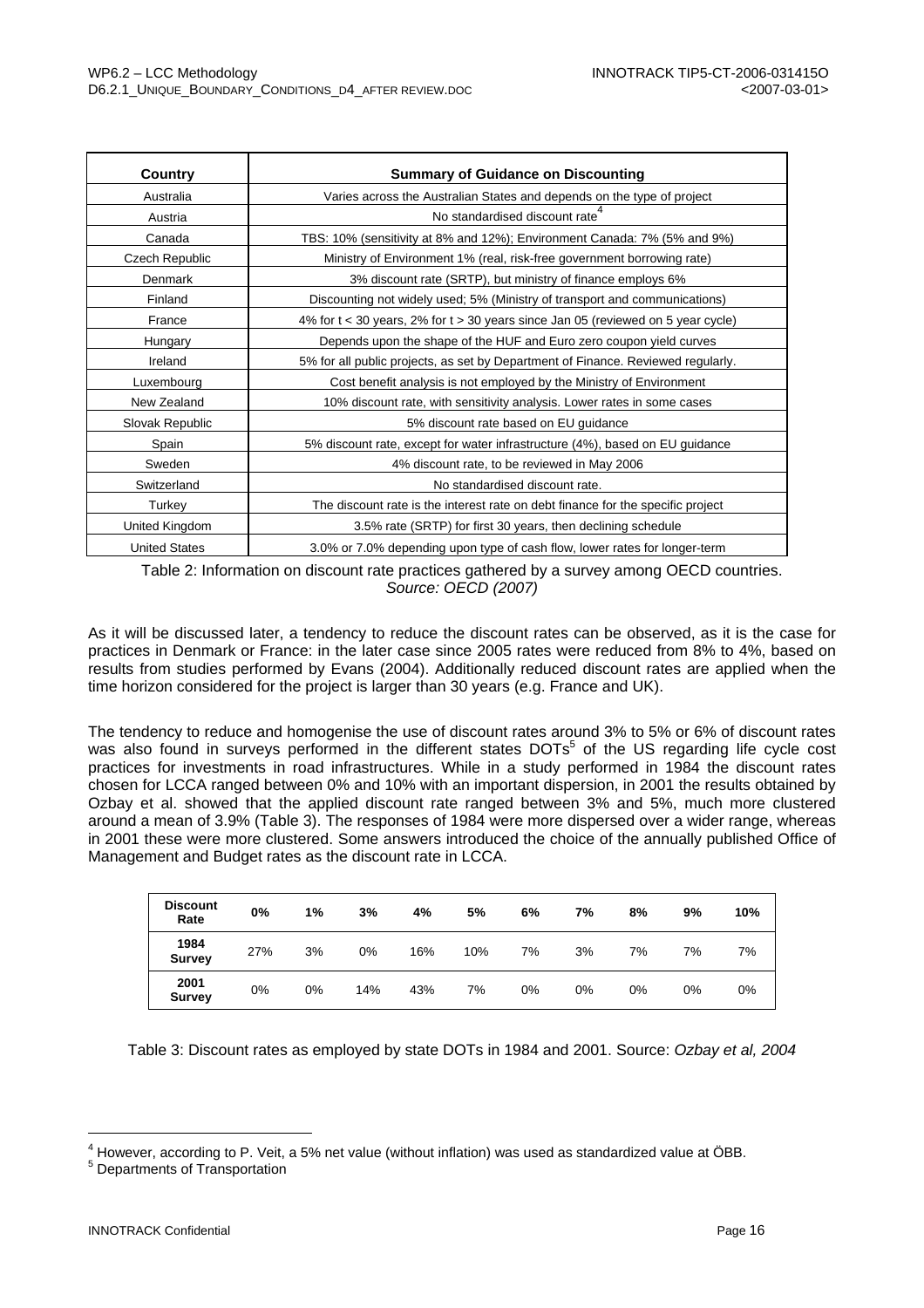In the European case when considering Life Cycle Cost Analysis no specific discount rate values can be found on current practices in most recent surveys in road infrastructure (PAV-ECO and RIMES projects): usual practices tend to consider discount rates as a variable to evaluate through sensitive analysis.

This last practice is also recurrent in railway administrations: if we except for Germany where DB consider a fixed 8% discount rate, a large majority of LCCA performed in Europe doesn't refer to a fixed criteria for discounting, it is rather considered a variable factor. When evaluating the bibliography on recent LCCA studies on the specific railway infrastructure sector, some few examples can be found: 5% discount rate was used by Zoeteman (2004), while 4% interest rate is used by Vatn (2002) in Norway.

#### **Trends on the values for period of consideration**

The period of consideration highly depends on the nature of the project: It can move from low values (until 10 years) for industry related projects to higher values for large infrastructure investments (up to 50 or even 60 years).

Current practice on project appraisal reflects this wide variety. Table 4 presents average time horizon values in use per sector, based in the analysis of a set of 400 major European projects. Results show that the average period of consideration for transport infrastructure investments is around 27 years.

|                       | average<br>time horizon | number *<br>of projects |
|-----------------------|-------------------------|-------------------------|
| Energy                | 24.7                    | 9                       |
| Water and environment | 29.1                    | 47                      |
| Transport             | 26.6                    | 127                     |
| Industry              | 8.8                     | 96                      |
| Other services        | 14.2                    | 10                      |
| TOTAL                 | 20.1                    | 289                     |

Table 4: Average time horizon (in years) obtained from the appraisal of a sample of 400 major projects on the period 1989-93 and 1994-99. *Source: EC (1997)*

Accordingly, information gathered in the last years on the practices among different countries (mostly European) showed a range of variability in the analysis period considered that goes mostly from 25 years to 40 years for transport (mainly road) infrastructure projects, with some maximum values of up to 50 or even 60 years (fig.4).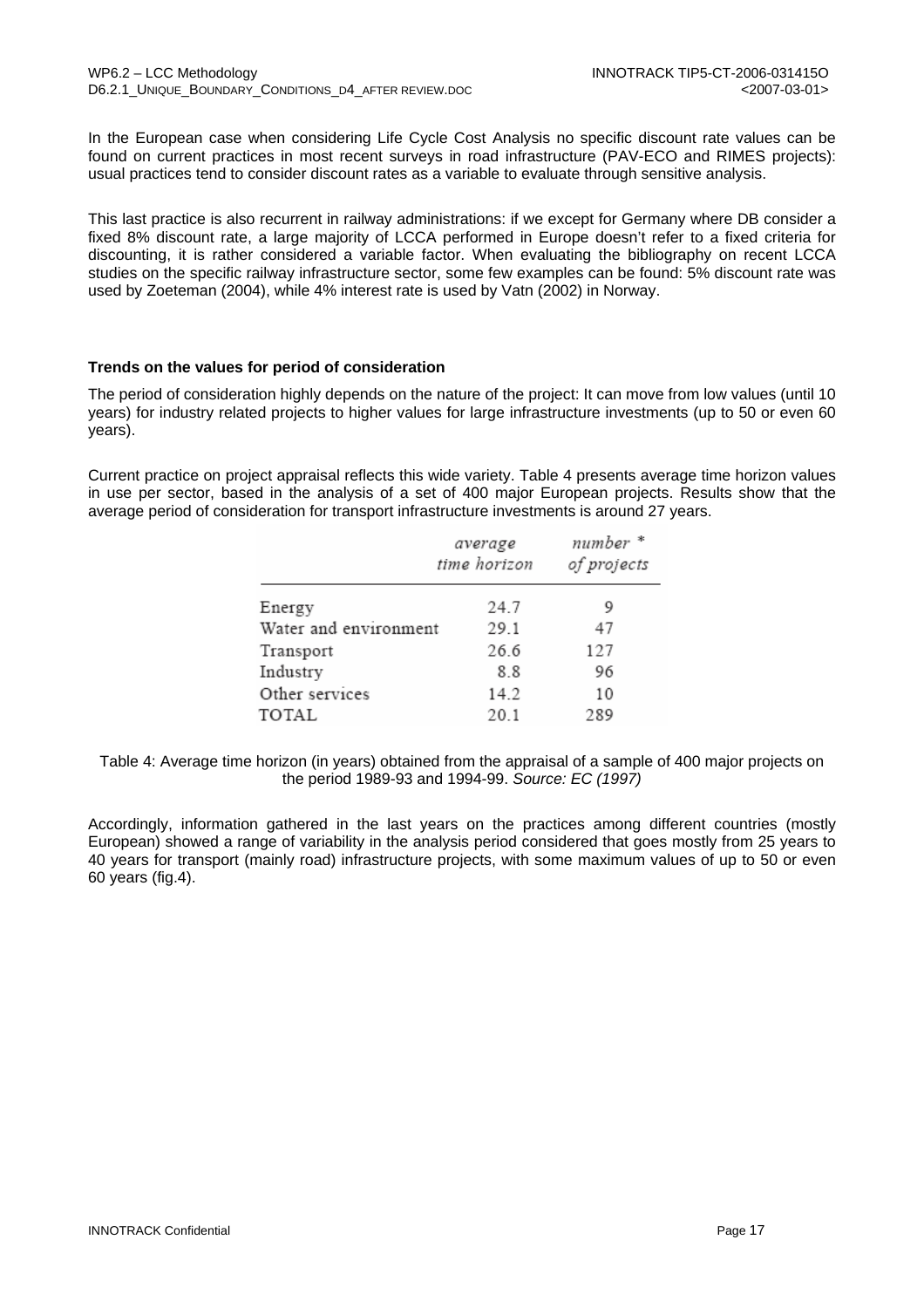

Fig. 4: Usual practices concerning time horizon for transport infrastructures in different countries. Source: based on the results of the survey performed by the Commissariat Général du Plan (2005)<sup>6</sup>

In United States and specifically for Life Cycle Cost Analysis projects in road infrastructures, surveys performed in 1984 and 2001 showed a tendency to enlarge the project analysis period. As showed by Ozbay (2004) in 2001 the analysis period ranged from 30 to 50 years, with 44% of the agencies indicating that this period varied between projects, while in 1984 this period ranged between 20 to 40 years (table 5). The higher analysis period results is justified in this case based on the tendency for a longer lifetime of pavements thanks to the continuous introduction of improved materials and construction techniques.

| Analysis<br>Period    | 20 Years | 25 Years | 30 Years | 35 Years | 40 Years | 50 Years |
|-----------------------|----------|----------|----------|----------|----------|----------|
| 1984<br><b>Survey</b> | 45%      | 17%      | 14%      | 3%       | 21%      | 0%       |
| 2001<br><b>Survey</b> | 0%       | 0%       | 7%       | 14%      | 29%      | 7%       |

Table 5: Analysis periods considered by state DOTs (Department of transportation) in 1984 and 2001. *Source: Ozbay et al, 2004*

Still in the field of roadways, FHWA's Technical Bulletin states that an analysis period of at least 35 years is recommended for all pavement projects, including new or total reconstruction projects as well as rehabilitation, restoration and resurfacing projects. A shorter analysis period may be considered when alternatives are designed to buy time until more permanent solutions can be constructed.

On the other hand, more specifically the AASHTO Guide for Design of Pavements Structures also provides some guidelines for the selection of the analysis period, as shown in table 6. In this criterion a differentiation is made according to the traffic volume. Generally low traffic volume could indicate a longer life-span and thus a longer time period of analysis: this is not the case. In this criterion traffic volume is understand as an indicator of the degree of importance of the project: higher traffic will mean higher design requirements to meet a given life-span (as a result, low importance roadways have thin layer with shorter life-span than for important roads with thick layers).

 $^6$  Based on internal data and information from the study "Economic Evaluation Methods for Road Projects in PIARC Member countries, Summary and Comparison of Frameworks, PIARC Committee C9". August 2003.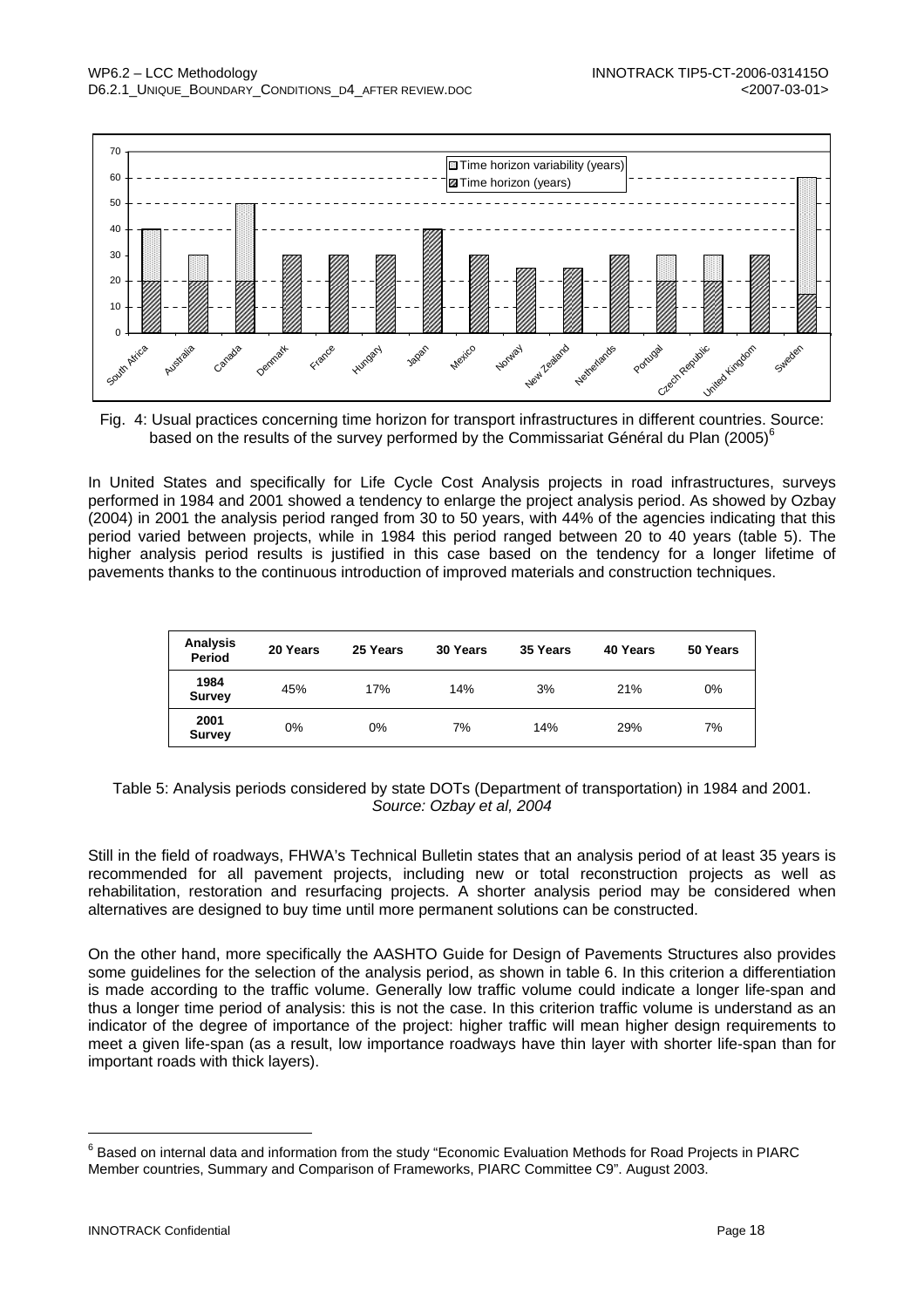| <b>Highway conditions</b>    | Analysis period (years) |
|------------------------------|-------------------------|
| High volume urban            | 30 to 50                |
| High volume rural            | 20 to 50                |
| Low volume paved             | 15 to 25                |
| Low volume aggregate surface | 10 to 20                |

Table 6: Recommended analysis period by the AASHTO.

When looking at recent and future trends and recommendations for transport infrastructures projects in Europe, the European Commission establishes a minimum (indicative) of 20 years for this type of projects, while for productivity investments the minimum indicative value can be only 10 years. The EC recommends the time horizon not to be so long as to exceed the economically useful life of a given project and it should be chosen based on internationally accepted practices, for each sector. Based on former data from OECD, the EC proposes table 7 values as a possible example of application (EC, 2002).

| <b>Project by sector</b>        | Average Time horizon recommended for the<br>2000-2006 period |  |
|---------------------------------|--------------------------------------------------------------|--|
| Telecommunications              | 15 years                                                     |  |
| Industry                        | 10 years                                                     |  |
| Water and Environment           | 30 years                                                     |  |
| Energy                          | 25 years                                                     |  |
| <b>Transport infrastructure</b> |                                                              |  |
| Roads                           | 25 years                                                     |  |
| Ports and Airports              | 25 years                                                     |  |
| <b>Railways</b>                 | 30 years                                                     |  |

Table 7: Average time horizon (years) recommended for the period 2001-2006. *Source: EC (2002)*

On the case of railways, it can be confirmed that a longer time period (30 years or even higher) is suggested when compared with other transport infrastructures. This tendency is confirmed in some LCCA for railway infrastructure published in the technical literature (if we accept some specific cases)<sup>7</sup>. However differences found still vary widely from 30 years up to 40 to 50 years (Zoeteman, 2004; Vatn, 2002) and no specific pattern can be identified.

To define a proper time period for different types of railway infrastructure investments, some important factors should be taken into consideration, such as:

- The life-cycle of the project or of the main components to be analyzed
- The technology changes and macroeconomic scenarios
- The residual value calculation of the project

Accordingly, the time period considered is directly linked with the discounting rates to be used, as it will be addressed on the next sections.

 $^7$  Lower values can be found for example is some projects where PPP-contracts are defined (like in the case of the Dutch High Speed Line project, where a PPP-contract covers the provision of the infrastructure)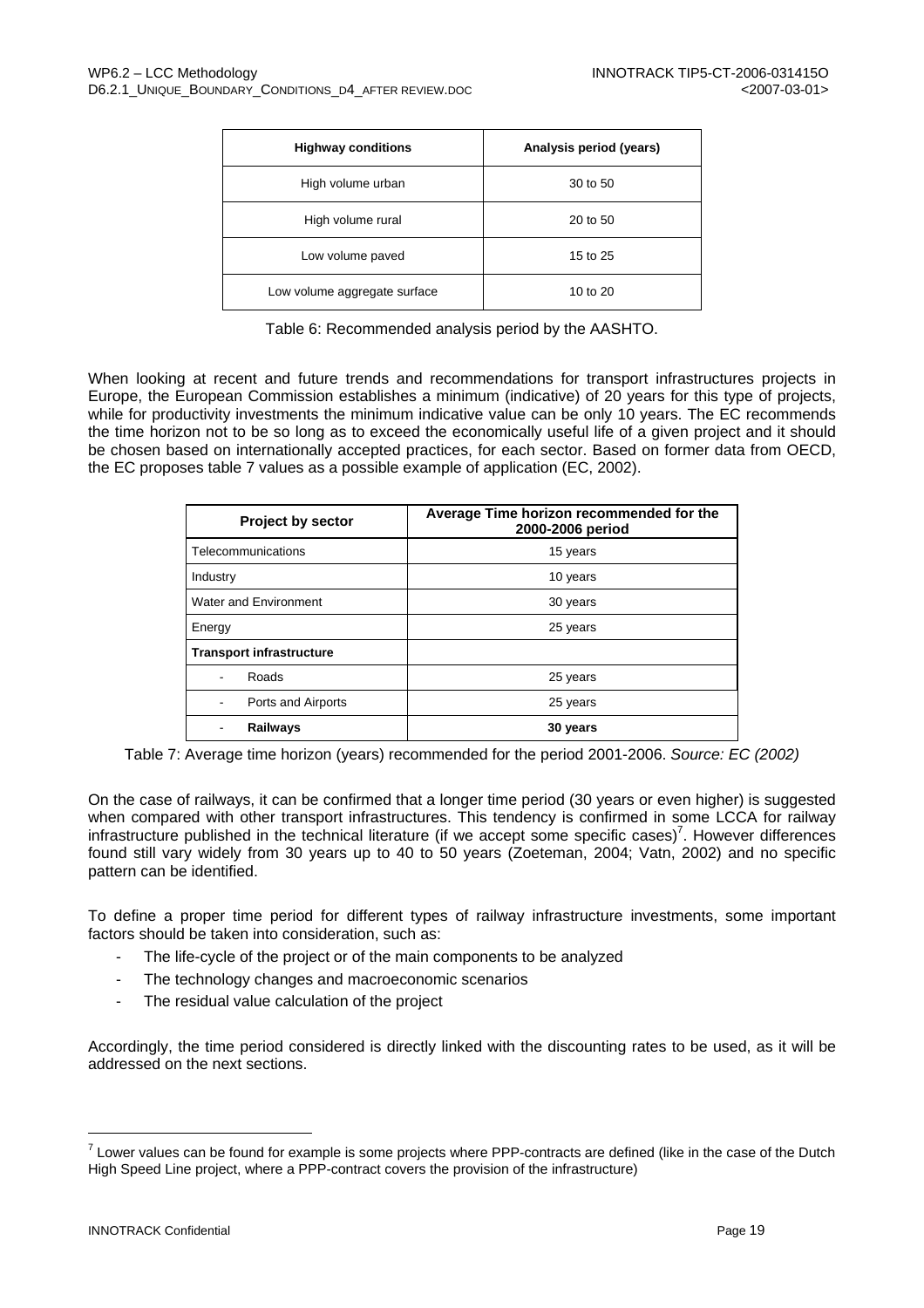## 3.3 Definition of Unique Boundary conditions for Life Cycle Costing

#### 3.3.1 Discount rate

The aim of this section is to discuss the possibility to adopt a "consensual" discount rate at European level to be used on the life cycle cost analysis. But before addressing the different theories and practices for the selection of this factor, to fully understand the value to adopt for project analysis one should be careful differentiating between financial discount rate (FDR) and economical or social discount rate (SDR).

Financial discount rate (FDR) is the opportunity cost for the investor (or firm), i.e. the return he could have from an available alternative safe investment (Campbell and Brown, 2003). It should represent the preference for the present compared to future financial flows. If the investor has access to different project alternatives or to financial markets, it is the marginal return of the best alternative (Florio, 2004).

Social discount rate (SDR) may differ from financial discount rate (FDR) due to market failures in the financial markets, such as the existence of taxes (both on the savings and on the benefits of the firms), limitations of capital (capital rationing) and information asymmetries, among others.

Focusing firstly on the FDR, the proper value to use depends on whether the benefits and costs are measured in real or nominal terms, depending if it is necessary to eliminate (real discount rate) or reflect (nominal discount rate) the effect of expected inflation. A real discount rate can be approximated by subtracting expected inflation from a nominal interest rate (market interest rates are nominal interest rates in this sense).Therefore, to evaluate the changes in money value through time, the best option is considering real discount rate, which takes into account those two indicators: inflation  $^8$  and market interest rate  $^9$ .

Over the years many sophisticated techniques have been developed to assist with this particular problem of choosing the appropriate value of the discount rate. For private firms, the weighted average cost of capital (WACC) is the most widely used method (although some practitioners prefer a risk free rate plus an equity risk premium as it will be discussed). As a company's assets are financed either by debt or equity, WACC is calculated by multiplying the cost of each capital component by its proportional weight and then summing:

WACC = 
$$
\frac{E}{V}
$$
×Re +  $\frac{D}{V}$ ×Rd×(1-Tc) (6)

Where:

l

 $Re = cost of equity$  $Rd = \text{cost of debt}$  $E$  = market value of the firm's equity  $D =$  market value of the firm's debt  $V =$  company's total value  $(E+D)$ Tc = corporate tax rate  $E/V = %$  of financing that is equity  $D/V = % of financing that is debt$ 

<sup>&</sup>lt;sup>8</sup> Inflation is the proportionate rate of change in the general price level, as opposed to the proportionate increase in a specific price. Inflation is usually measured by a broad-based price index, such as the implicit deflator for Gross Domestic Product or the Consumer Price Index.

<sup>9</sup> *Market interest rates* represent the annual yield of the principal if invested in some form, such as bonds, treasury bills, or a bank savings account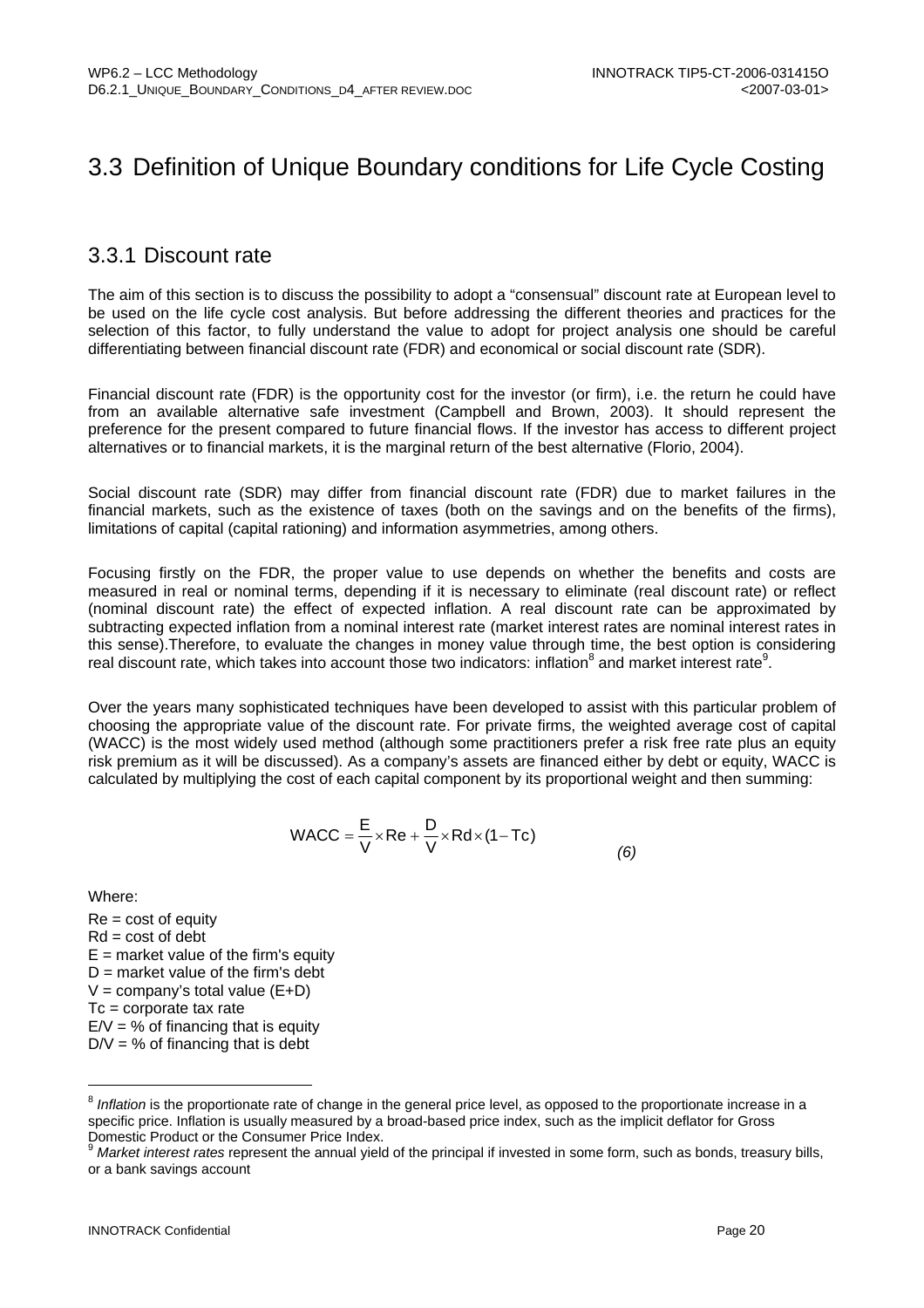Cost of equity is basically the annual rate of return expected by an investor for owning the asset and for bearing risk. The cost of equity reflects the opportunity cost of investment for individual shareholders and consists both of dividend and capital gains. In finance, it is calculated by the dividend capitalization model:

Cost of Equity = 
$$
\frac{Dividends \ per \ share_{(for next \ year)}}{Current \ Market \ Values \ of \ Stock} + Growth \ Rate \ of \ Dividends
$$
 (7)

However, the most widely used method to calculate the cost of debt is the Capital Asset Pricing Model (CAPM), which requires some estimate of the firm's equity market beta that measures the risk of the company relative to the risk of the stock market in general. Since the historical beta may bear little relevance for the future, analysts are granted the flexibility to modify their estimates to allow for what they view as realistic assumptions of relative share price volatility going forward. The CAPM cost of debt is usually the yield at which outstanding debt trades or the risk free rate plus an appropriate credit spread. On this basis, the cost of equity is represented by the following formula:

$$
Re = Rf + \beta (Rm - Rf)
$$
 (8)

Where:

 $Re = cost of equity$  $Rf$  = risk-free rate  $\beta$  = the sensitivity to market risk for the security (Rm-Rf) = equity market risk premium

Risk-free rate (Rf) is the amount obtained from investing in securities considered free from credit risk, such as government bonds from developed countries.

Beta (ß) measures the risk of the company against the market as a whole. The beta of an average risk firm in the stock market is one. If the beta is above one it is a sign that the share is exaggerating the market's movements and less than one means the share is more stable. Occasionally, a company may have a negative beta (e.g. a gold-mining company), which means the share price moves in the opposite direction to the broader market.

Equity Market Risk Premium (Rm – Rf) represents the returns investors expect to compensate them for taking extra risk by investing in the stock market over and above the risk-free rate i.e. it is the difference between the risk-free rate and the market rate. Usually, the Equity Market Risk Premium (EMRP) average may either be calculated using the geometric or the arithmetic method, the most commonly used. As the geometric mean provides an annually compounded rate of excess return it will, in most cases, be lower than the arithmetic mean.

Once the cost of equity is calculated, adjustments can be made to take account of risk factors (including the size of the company, pending lawsuits, concentration of customer base and dependence on key employees) specific to the company, which may increase or decrease company's risk profile of the company. These adjustments are entirely a matter of investor judgment and they vary from company to company. For example, a typically riskier investment has a high discount rate and consequently, a lower present value of future cash flows, whilst a low discount rate will have the opposite effect.

Cost of Debt (Rd) is the interest rate a company is paying on all of its debt, such as loans and bonds. This rate should be the current market rate the company is paying on its debt or if the company is not paying market rates, an appropriate market rate payable by the company should be estimated. As companies benefit from the tax deductions available on interest paid, the net cost of the debt is actually the interest paid less the tax savings resulting from the tax-deductible interest payment. Therefore, the after-tax cost of debt is Rd (1 - corporate tax rate).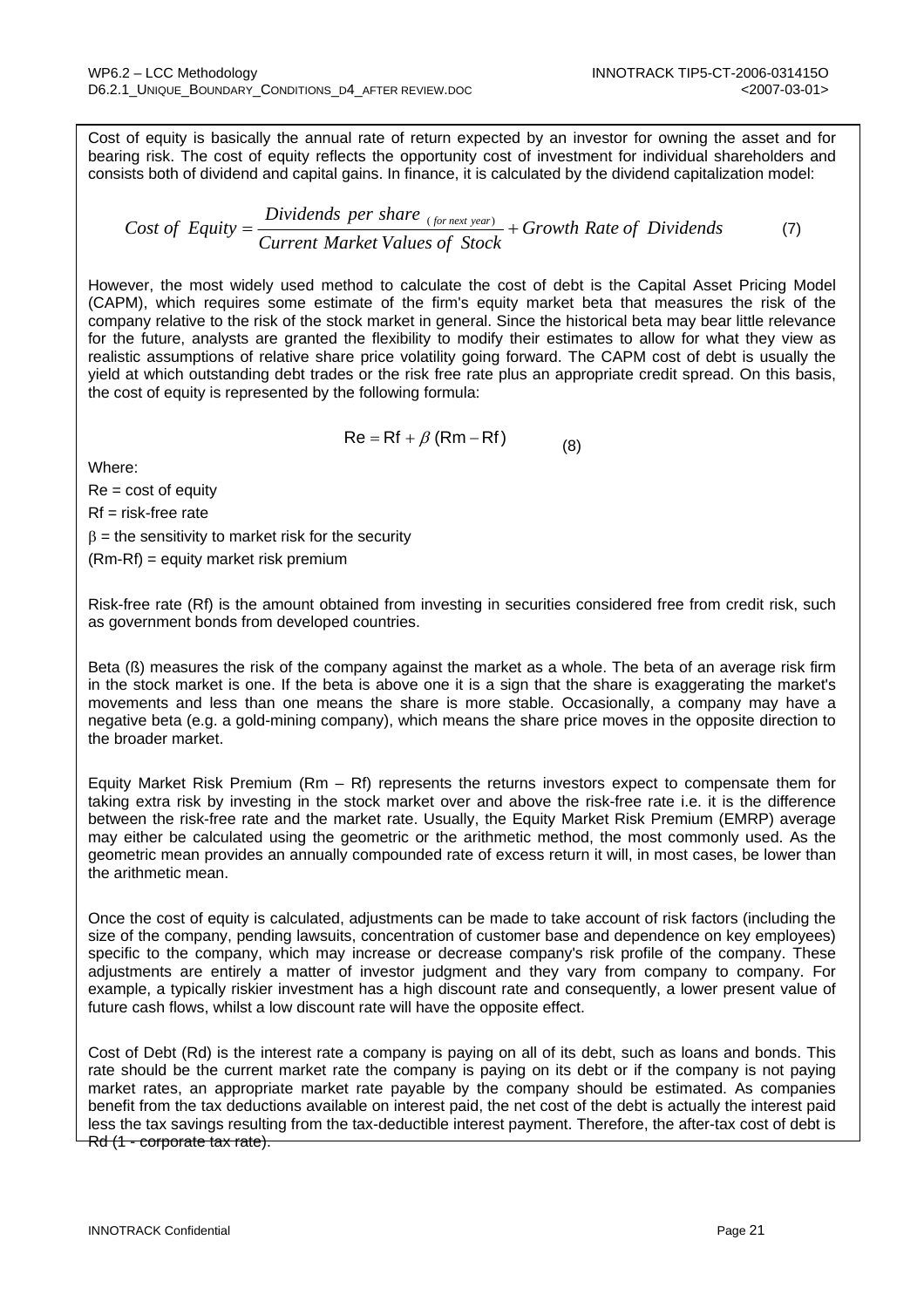In the WACC formula, the proportion of debt is represented by D/V, a ratio comparing the company's debt to the company's total value and the proportion of equity is represented by E/V, a ratio comparing the company's equity to the company's total value. An example of application (purely theoretic) can be: considering that the rail investment to study has a capital structure of 50% debt and 50% equity, with a tax rate of 27,5%; assuming that the risk-free rate (RF) is 4,1%, a beta parameter for transport rail industry is 0,51 (Damodaran, 2004) and a risk premium (RP) of 6%, the result using the WACC formula would be a discount rate for the investment of 6,3%.

Nevertheless, investors need to determine the company's cost of equity and cost of debt to calculate the WACC. This technique main advantage is taking into account the firm's cost of capital for common equity, preferred equity, and debt financing, as well as the capital structure of the balance sheet. However, there is little consensus on what value is appropriate in any given circumstance, and it often makes a significant difference.

Therefore even if this procedure is widely applied, it is difficult to establish a common "best practice" on the calculation of the discount rate trough this technique on the one hand, and on the other it would inevitably lead to different rates for different companies.

When looking at important public investments in infrastructure performed by public administrations, it can be consistent to have different discount rates for different regions or countries, given that it reflects different opportunity cost of capital in different financial markets. The standard procedure is then to consider the return of government bonds as the minimum value of reference. For public sector investments, some authors recommend using the real interest of each government public bonds (for a given horizon similar to project horizon), or to consider a unique official government's discount rate as suggested by Saerbeck (1990). This approach would bring a consistent and "consensual" procedure for the calculation of discount rates, but once again it will lead to different discount rates in different countries.

It is true that when considering only Europe, these differences should be minimal since the financial markets are supposedly well integrated. However, evidence and practical experience (see previous sections) shows heterogeneities among interest rates and discount rates that seem difficult to justify.

To overcome these heterogeneities, as previously mentioned, the European Commission proposes a unique benchmark value (6% or 8% for FDR for old and new members respectively, 5% SDR). Still this value is hard to justify since there is no systematic study at European level to support it: the proposed values are rather considered to be based on an average value of the current practices in Europe.

An alternative to look for a "consensual" value for public investment (rather than consensual criteria) is proposed by Florio et al. (2003): the author proposes to consider the real interest rate of a prime lender such as the European Investment Bank (EIB). In this case the opportunity cost can effectively be considered the same in the public sector within the European Union. The author stresses that the real interest in this case would be as low as about 3,2% (value of 2004 for an horizon of 15 years) or even lower in the close future. This criterion can be justified assuming that EIB bonds can be considered a risk-free benchmark for financial investments among Europe.

Of course an European wide reference value of FDR requires an empirical estimate of average marginal cost of public funds. While this study is not performed Florio (2004; 2006) considers that the range of estimates would not be too different from the real interest rate of EIB plus a premium for tax distortion that could be around 30%. In these conditions the FDR would be situated between 3,5% to 4%. These values seem to correspond to recent values in use as well for life cycle costing of infrastructure, as discussed previously.

Now the discussion should address the specific case of considering public sector investments: in such investments we should refer rather to a social discount rate (SDR) and this rate can have values that might differ from actual financial rate.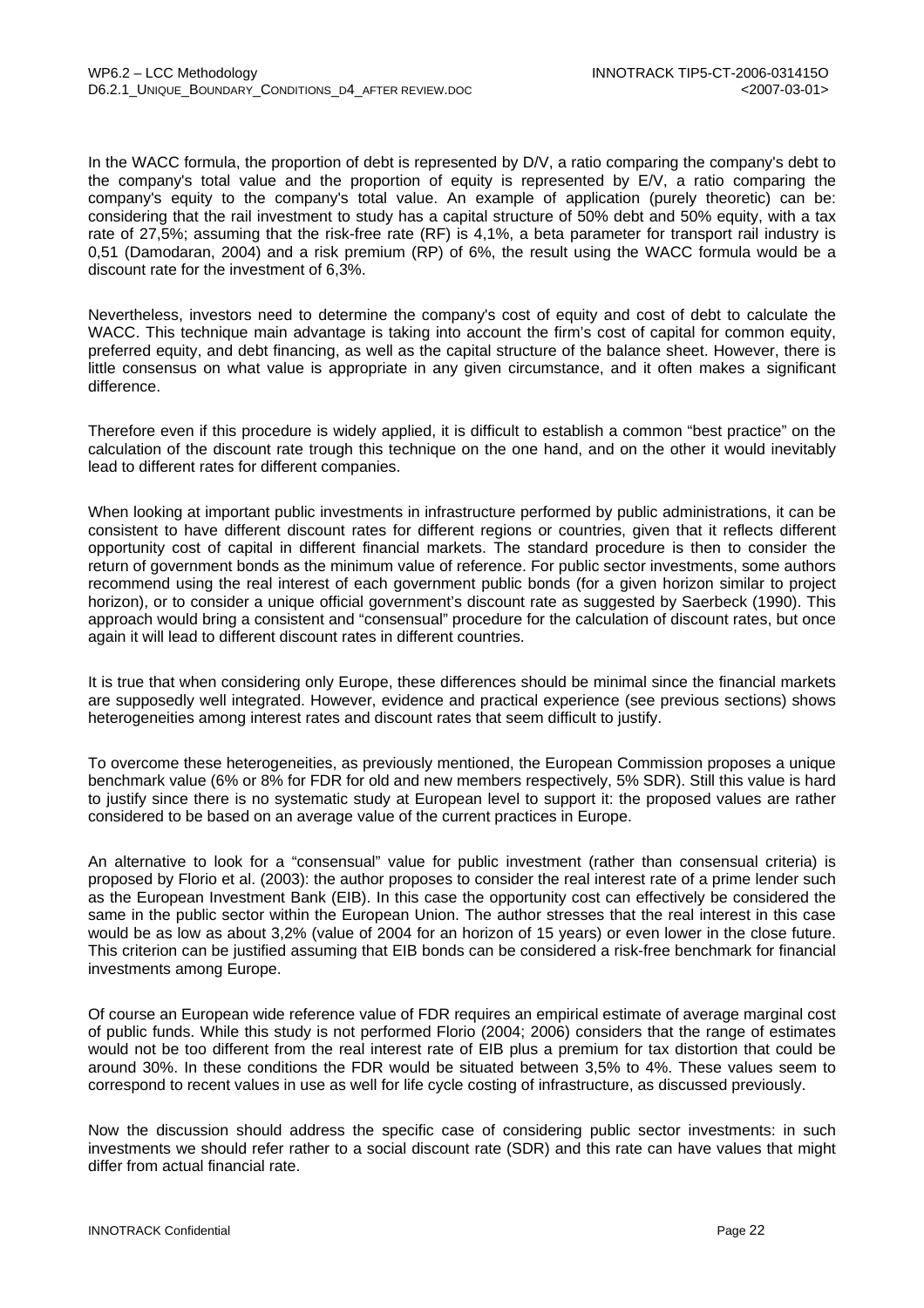According to the guidelines of the European Commission for project appraisal (EC, 2002) there are three alternatives to estimate the social discount rate:

- Use a formula based on the social time preference and the growth of the economy
- Use the real financial rate of return
- Use a standard benchmark value (suggesting 5% as a first approach)

The starting point to estimate the social discount rate is in fact the so-called *social rate of time preference*. In a simplest way, the social rate of preference is the value that reflects the way the community values the cost of renouncing present consumption against future consumption. Many complex approaches can be found on the literature to determine the most suitable value for the social rate of time preference. One of the most used and a recommended approach is given by Ramsey (1928) equation:

$$
Stpr = \rho + \mu \cdot g \tag{8}
$$

where:

*Stpr* is the *social time of preference* 

- $\rho$  is the inter-temporal preference rate, i.e. rate at which individuals discount future consumption over present consumption (considering that there is no change in per capita consumption)
- *µ* is the elasticity of marginal utility of consumption or the elasticity of social welfare to public expenditures
- *g* is the real growth rate per capita real consumption or public expenditures

In this formula the social rate of return is then the sum of two components: the rate at which individuals discount their future utility and the social value of increasing public investment or consumption.

There is an extensive literature concerning the different values of each parameter, see Evans (2004) or Florio (2006). However there is a general conformity on the results obtained through this method in Western Europe, with results of around 3% to 4% as it can be deduced from table 8.

| Country            | <b>Social Discount Rate</b> | <b>Method of determination</b>                 | Year             |
|--------------------|-----------------------------|------------------------------------------------|------------------|
| France             | 4%                          | Social rate of time preference                 | 2004             |
| Germany            | 3%                          | Social rate of time preference                 | End of the 1980s |
| Portugal           | 4 %                         | Social rate of time preference                 | 2003             |
| Italy              | 4 %                         | Economic literature                            | 2001             |
| <b>Netherlands</b> | 4 %                         | Social rate of return of private<br>investment | 1994 / 2003      |
| Ireland            | 5 %                         | Social rate of return of private<br>investment | 1995             |
| Spain              | 4% to 6 % (transports)      | Depends on the sector                          |                  |

Table 8: Social discount rate obtained in some European countries. *Source: based on results from OECD(2007), Florio (2006 – referring to Spackman, 2002 and Booij, 2004)*

Therefore the referred approach typically drives to low values of discount rate(except for countries where the expected economic growth is higher that average EU-15 countries where social discount rate would be in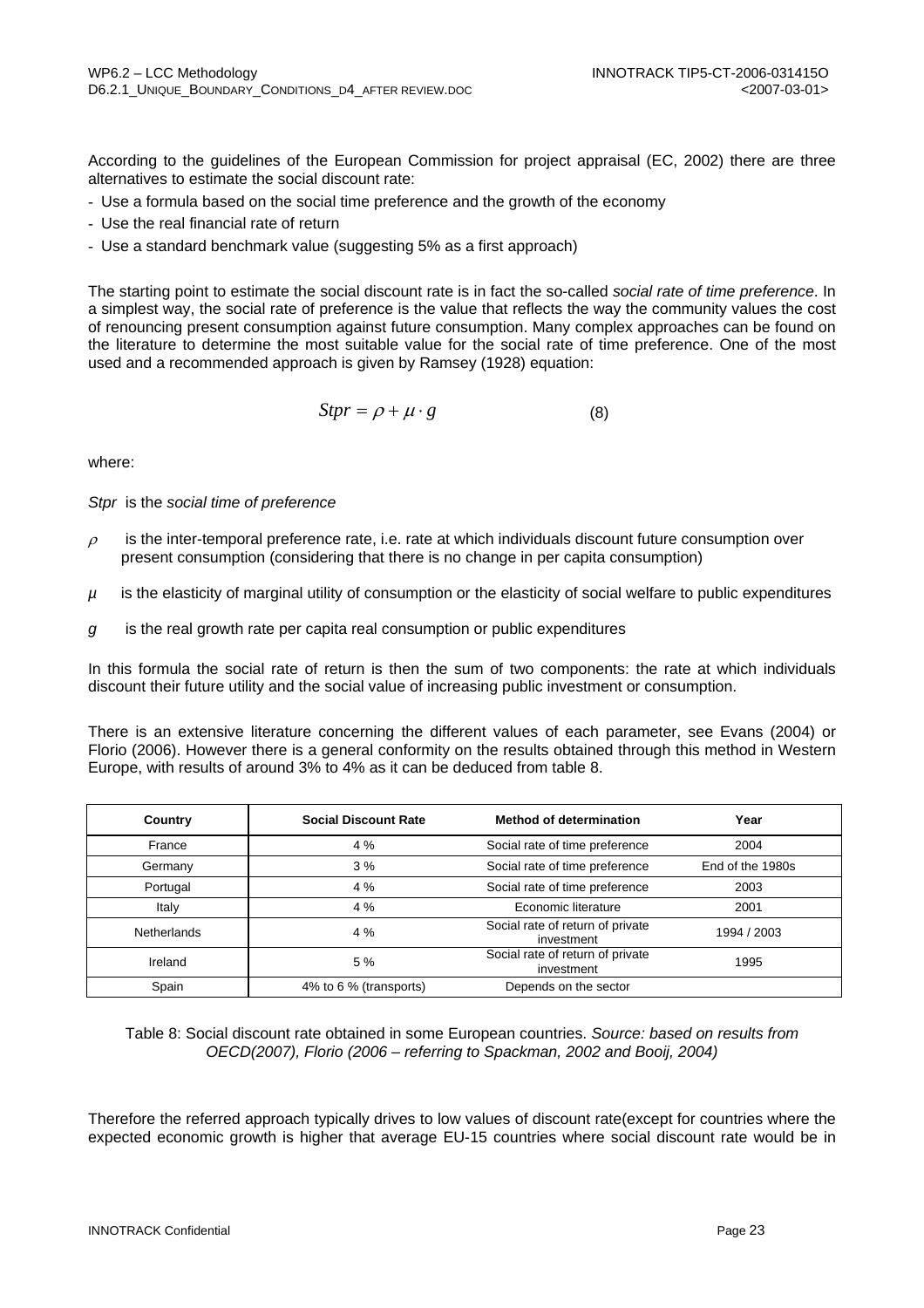this case higher, about 5,5% suggested by Florio, 2006). For projects with higher periods (beyond 30 years) some author's found that very low discount rates should be used (2% or less).

However, the capital could be alternatively invested on the private sector, which in this case would lead to an higher return (Rose, 2006). This causes a dilemma on which rate should be chosen: as stated by Mendelsohn (1981) if the social rate of time preference is used as the public discount rate, the opportunity cost of public investment would be understated, while conversely, the market rate of interest tends to overstate the opportunity cost of funds taken from the private sector. To overcome this question some authors (De Rus, 2001) refer that one should clearly differentiate the cases where public investment competes with the private sector (where it is more understandable to adopt a real interest rate) and those where competing projects are evaluated within the public sector (where social discount rate should be precisely estimated). In these later cases, an approach often referred to estimate the social discount rate value can also be the one proposed by Harberger (1972): to estimate an weighted average value between the social rate of time preference and the marginal return rate of capital. However this technique requires among other factor knowing the origin of funds: besides its difficulty it would be impossible, once again, to reach a consensus value at European level.

The second approach suggested by the EC (2002) is to simply consider the financial discount rate as social discount rate value. This assumption would be justified by the fact that the increase of state savings due to long term economic growth is approximately equivalent to the reduction of the investment on the other sectors (that have not been performed because savings were applied in this project). Even if it is conceptually difficult to understand (since finance analysis has different interests from economic analysis), this assumption has the advantage to simplify the reasoning of looking for an agreed value, especially if we bear in mind that the FDR values abovementioned are similar to the common benchmark on social discount rate based on the social rate of time preference method.

Finally the last proposal of the EC (2002) is to simply adopt a current benchmark value, which is maybe the most attractive solution when seeking for a consensus discount rate. In this case the analysis performed by EC in 1997 and 2002 have proposed a 5% social discount rate. However, looking at current practice and most recent publications it is more likely to consider a slightly lower value: most authors recommend a 3% to 4%; discount rate as European benchmark; recent European research projects (HEATCO and UNITE for instance)<sup>10</sup> indicate as well lower values close to  $3\%$ .

In synthesis, if one looks for a consensus and updated value for discounting as a reference at European level, either based on the FDR or the SDR, it can be deduced from the abovementioned (and in accordance with all the most recent literature) that this value would fall into the 3% to 5% range

**As a result** a possible approach for LCCA analysis of railway infrastructure within INNOTRACK project could be:

- To adopt a **4% reference value for calculation**
- To consider a **range of variation from 3% to 5% in sensitivity analysis**
	- o As an alternative 2% instead of 3% as lower bound for very long period of consideration
	- o As an alternative consider 6% instead of 5% as upper bound (for example Eastern European countries)

To consider 4% as reference value agrees with common practices for LCCA in the United States (see previous table 3).

<sup>&</sup>lt;sup>10</sup> HEATCO - Developing Harmonised European Approaches for Transport Costing and Project Assessment UNITE - UNIfication of accounts and marginal costs for Transport Efficiency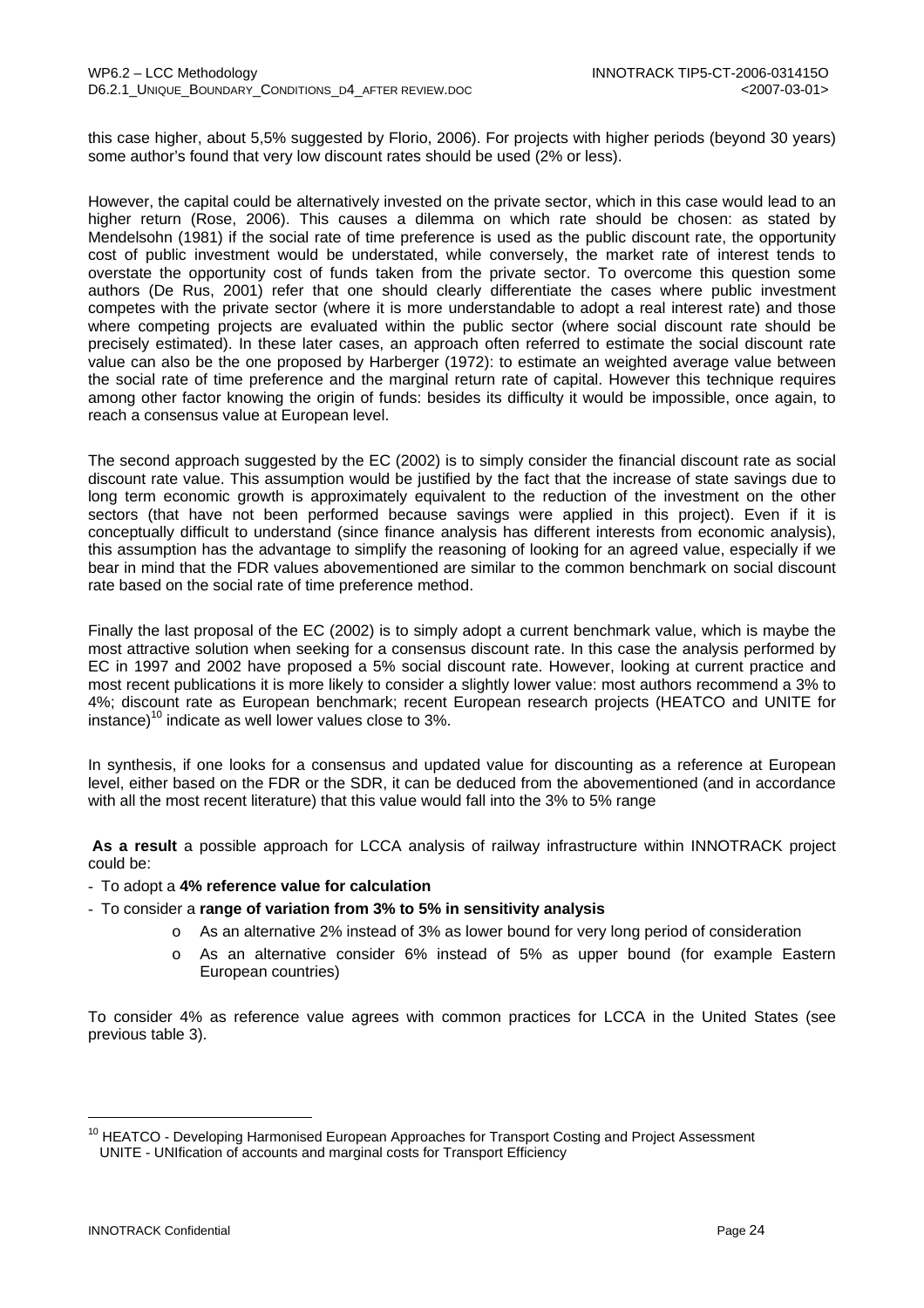### 3.3.2 Period of consideration

This section addresses the definition of criteria for estimating the time horizon of a project, with the aim of reaching a consensual methodology and ranges to consider on the LCCA for railway infrastructure.

The first step is to clearly identify the starting point of the project, i.e. the beginning of the project analysis (year 0). Should we consider the time horizon starting from the year operation begins? Or from the year each component is effectively installed (since it will begin its deterioration)? IEC (2005) standards clearly defines that a complete LCC should address all phases of a project (as referred in the example of fig.5), so should we consider as starting point the year the project conception is started? Or on the year LCC is being performed, e.g. at an early stage of design or development? How to include costs of former research and development?



Fig.5: Life cycle phases and topics that should be addressed by life cycle costing study. *Source: IEC (2005)*

Looking at common practices, the most logical assumption is to consider the beginning of commercial operation as a starting point. In such a case all costs incurred *before* the start-up of the project should be merged into year zero<sup>11</sup> and it is important to take into consideration the following aspects:

- Costs incurred prior the base year should be duly escalated (to be sure to meet the same reference base for all prices and costs –material, labour, etc.). This is the case for example for costs of research and development
- If degradation or life-span of a component has started before the beginning of commercial operation, it should be taken into consideration either by shortening its life-time on the project or including an equivalent cost at year zero (e.g. in some occasions some components can be build, acquired and in use far before the beginning of operation - case of testing periods, long-time between infrastructure and superstructure, etc.)

<sup>&</sup>lt;sup>11</sup> If a year-by-year project cost over time is chosen (year granularity is the most common assumption, however smaller or larger time period segments can be considered as well -e.g. month, week, day or multiples of years). If a different segment is adopted, instead of year-to-year, those costs incurred before the start-up would always be included on the first time segment.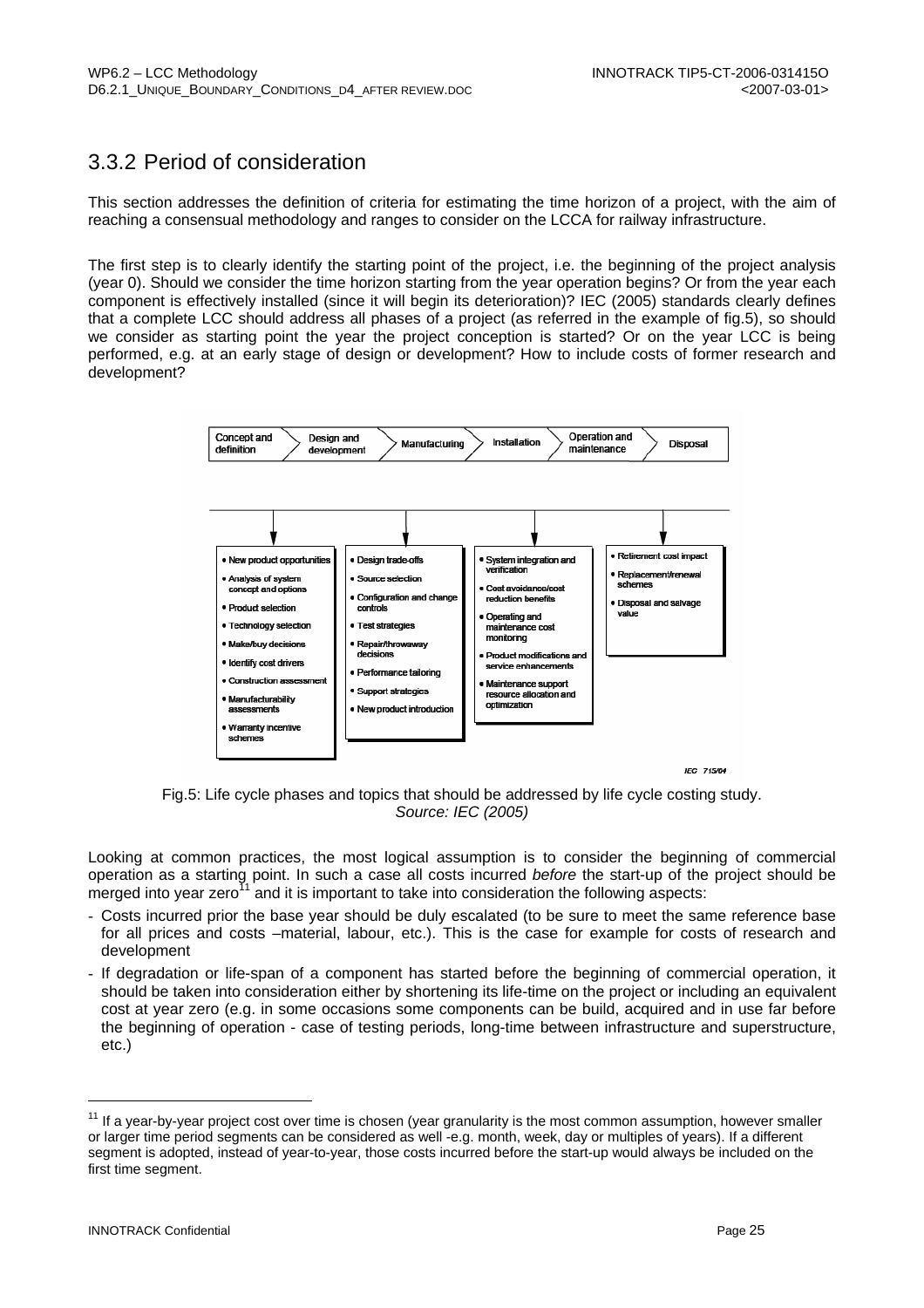Looking now at time horizon or period of consideration of a given investment, from a theoretical view point it can be considered virtually indefinite: indeed, it is a matter of convenience that a final year is defined as the year where assets are theoretically liquidated (Florio et al., 2003). However the assumption of given period is required in order to have a fair decision support process based on NPV technique: since this factor might have an important impact on the results and consequent decisions (as discussed previously) coherent rules must be defined.

Getting into detail on the definition of the time horizon for an LCC analysis, the following aspects should be taken into judgement:

- 1. Time horizon should be at least equivalent to the life-span of a great part of the components, i.e. including at least one entire life-span of the majority of the replaceable components
- 2. When comparing alternatives where the majority of components have different life-cycles, the time horizon should be long enough to avoid distortions (in theory consider at least one cycle of the most long-lasting component)
- 3. Too long time periods will increase the uncertainties and risks on the project appraisal
- 4. The range of values to adopt for time horizon on LCCA in railways should be in clear consensus with most recent guidelines and practices on the project appraisal standards
- 5. Finally the definition of any time horizon for comparison of solutions with very different life-span should address an homogeneous and consensus criteria to estimate the salvage / residual values

The first and second aspects are related to the life-span of the alternative considered: since such definition is not proper for a project where different life-spans can be found among the different components, it is rather easier to refer to the life-span of the most relevant (lifelong) components. These life-spans should give a first indication on the required length for the time horizon of the alternative.

The first difficulty when assessing a custom life-span of, for example, railway infrastructure components (as in any other case) is that they are highly dependent on external parameters, such as traffic volume. In a certain way it would be more correct to refer to parameters such as traffic horizon rather than time horizon. But the difficulty arises on the fact that not only traffic but also other critical parameters should be taken into consideration and thus the analysis would become excessively complex. The alternative to estimate is then to consider "reference" time horizons under certain circumstances of traffic volume and other relevant technical boundary conditions (line type, traffic type, etc.).

In this case, focusing on railway infrastructure, one possible way to have a first insight on the life-span of components is to look at their economical life, i.e. accounting standards adopted in each country for depreciation purposes (which means accepting that those standards were defined based on an accurate technical appreciation and not purely financial).

Fig.6 shows a synthesis of different accounting time periods considered by different railway administrations in their annual reports. Considering important civil engineering works, the life-span is usually close to 60 to 75 years, while for track superstructure components a range of between 25 years to 40 years is usually found.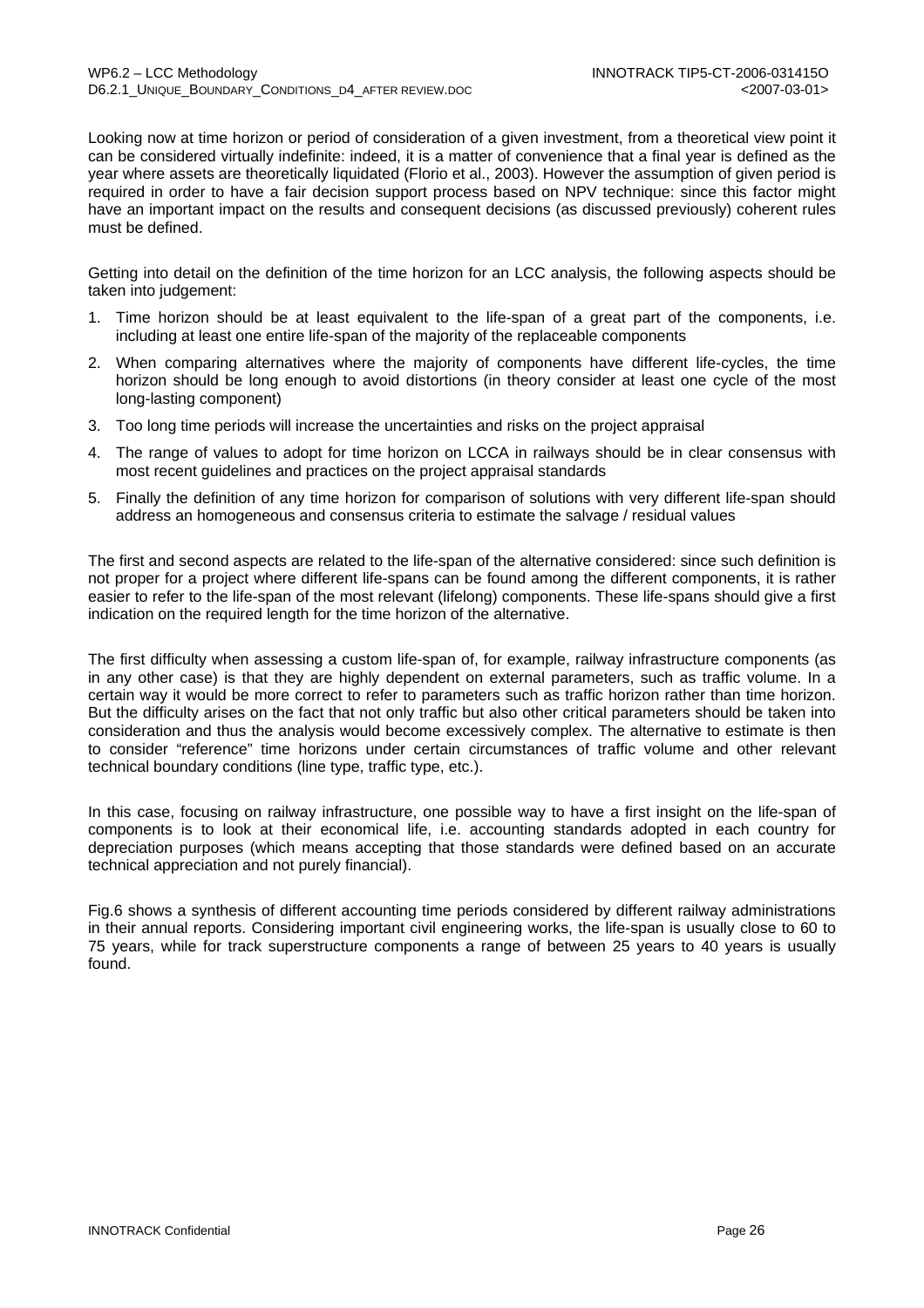

Fig.6: Life-span of track superstructure, track earthworks, buildings, bridges and tunnels considered for accounting purpose by different railway administrations<sup>12</sup>

Based on experience in main tracks, reference values for the technical life-span of main components of the track superstructure can be found on different bibliographic references: usually the reference values will not fall far from the ones shown in table 9.

| Component                      | <b>Operating Period in million</b><br>gross tons | Operating Period in years for an<br>average traffic line |
|--------------------------------|--------------------------------------------------|----------------------------------------------------------|
| Rail UIC-60 in ballasted track | 500                                              | 40                                                       |
| Concrete sleepers              | 500                                              | 40                                                       |
| <b>Ballast</b>                 | 250                                              | 20                                                       |

Table 9: Indicative Operating Period of elements in track superstructure (high-speed). Source: CENIT (2003)

 $12$  Based on information published in each European Railway Company annual reports (year 2005)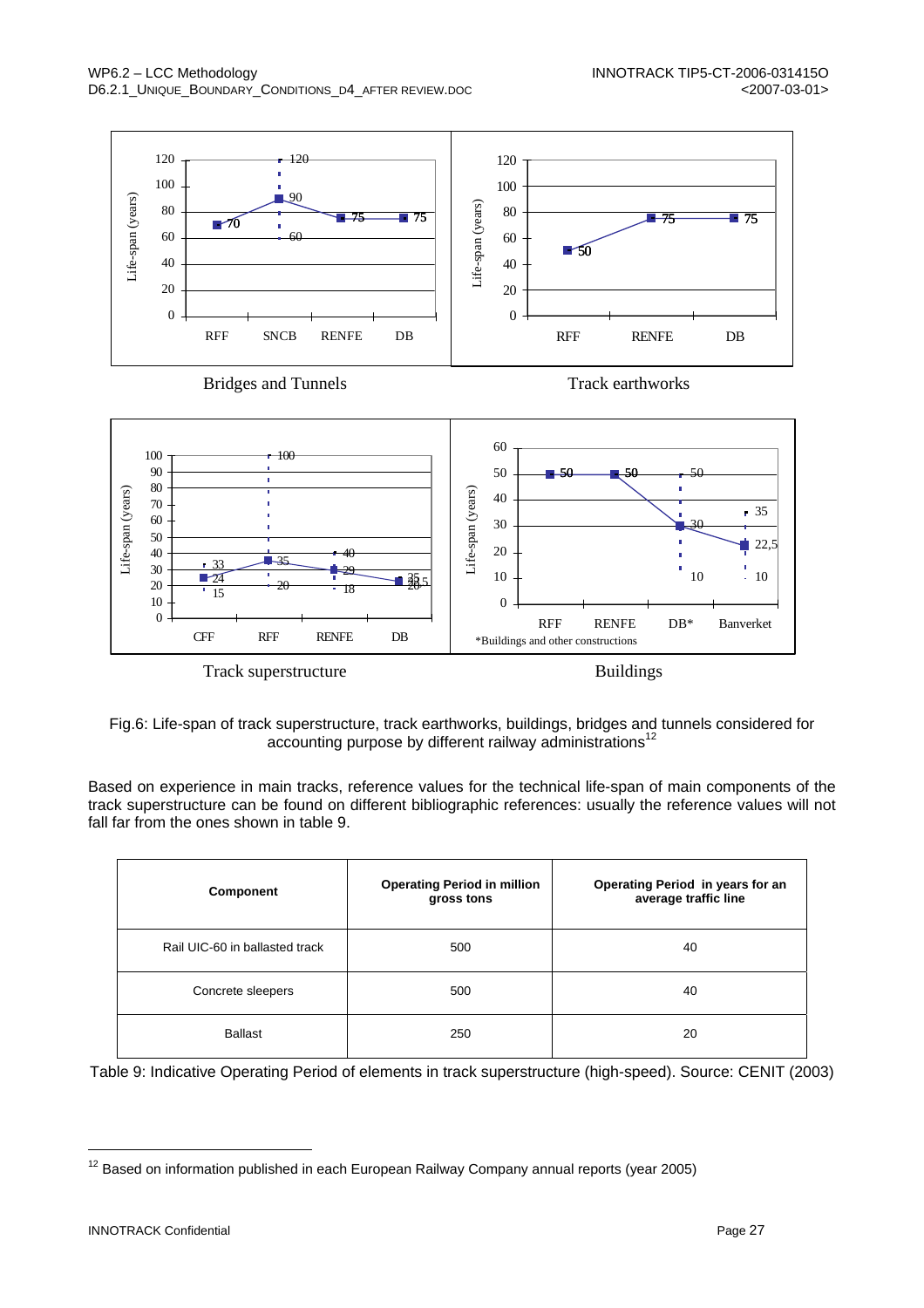Concerning the complete renewal of track superstructure, an example with some reference values for different types of lines (rail types) and traffic volume can be found in table 10.

|                          | gross traffic (including locomotives) on one track (gross tonnes-kilometres or GTK) |                                                                 |                                                                 |                                                                  |  |
|--------------------------|-------------------------------------------------------------------------------------|-----------------------------------------------------------------|-----------------------------------------------------------------|------------------------------------------------------------------|--|
| rail<br>section,<br>kg/m | $10 \times 10^3$ GTK/day<br>2.5 to $3.6 \times 10^6$<br>GTK/year                    | $30 \times 10^3$ GTK/day<br>7.5 to $11 \times 10^6$<br>GTK/year | $100 \times 10^3$ GTK/day<br>25 to $36 \times 10^6$<br>GTK/year | $300 \times 10^3$ GTK/day<br>75 to $108 \times 10^6$<br>GTK/year |  |
| 50<br>60<br>70           | $(30 \text{ to } 50)$<br>40                                                         | $(15 \text{ to } 30)$<br>20<br>(20 to 30)<br>25                 | $(8 \text{ to } 20)$<br>10<br>(10 to 25)<br>12                  | (4 to 12)<br>(5 to 14)                                           |  |

Table 10: Reference values for time intervals, in years, between two full renewals. *Source: Baumgartner, 2001*

Another possible way, more straightforward is to look into current technical considerations adopted for LCCA, bearing in mind that those are generally fully validated through expert analysis. From the questionnaires performed within WP6.1 (see report D.6.1.2) it is seen that DB adopts the following time horizons:

- Ballast track: 40 years
- Slab track: 60 years
- Switches: 20 years
- Bridges: 75 years

Those values refer to one life cycle (from complete renewal to next complete renewal) and are usually taken as reference for the time horizon (Kumpfmüller, 2006). Those values agree with the abovementioned ranges.

Thus, based on this criterion, the choice of the proper time horizon will depend on which components are affected by different solutions considered on the LCCA: the maximum time horizon is therefore derived from the most critical component or system in terms of calculated life-span.

The problem to establish the time horizon will arise when the infrastructure behaviour and costs (e.g. earthworks structure) are considered to differ among the different solutions studied. In those cases, according to the abovementioned values, two possibilities arise:

- To consider as reference the life-span of the long-lasting major component, which is related to track infrastructure and would suppose time horizons as long as 60 at 75 years
- To consider as reference the life-span of track superstructure; this would suppose values of between 25 years to 40 years. In this case, the effect in the infrastructure should be considered on the evaluation of the residual value, as discussed later

The first hypothesis supposes horizon periods that will be in conflict with the third aspect referred at the beginning, i.e. the largest the time horizon, the highest will be the uncertainties and risks taken.

Those uncertainties are of many kinds:

- Within the real discount rate adopted: economy trends and social welfare issues are difficult to forecast at very long time periods. Besides, very large time horizon will make almost indiscernible any investment close to the end period (even considering variable discount rates, the criteria for its definition makes little sense for very large periods).
- Within the cost estimations cost estimation methods are generally based on past knowledge and anticipated trends. Since in most cases a deterministic analysis is performed, there is already an element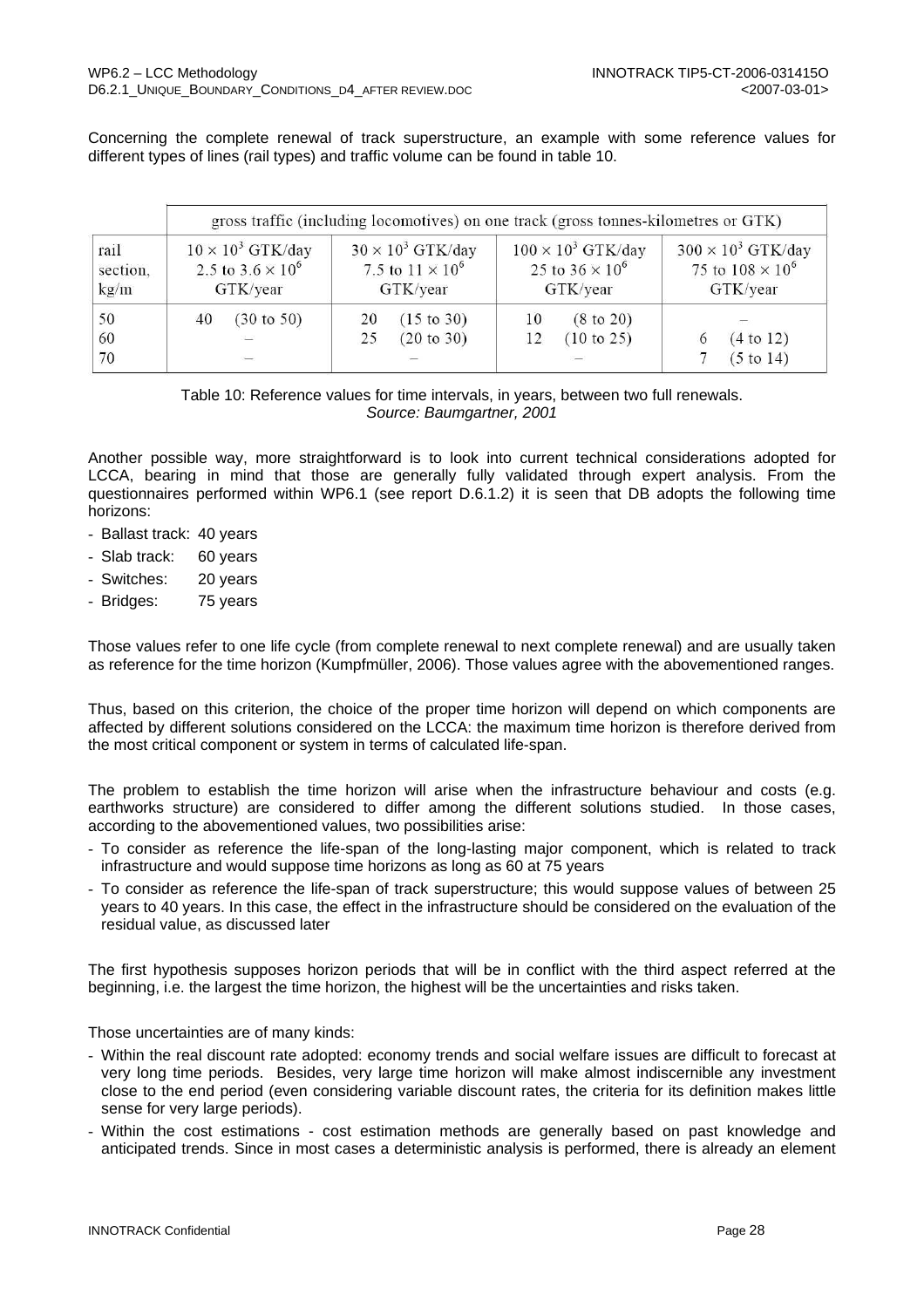of uncertainty with most LCCA parameters: the longer the time horizon the higher is the uncertainty within this cost estimation function

- Within the technological assumptions: beyond a certain period it no longer coherent to forecast on maintenance needs, processes and re-investments since the whole technological scenario might have completely change

Therefore it seems more reasonable to consider a time horizon that would *not* be far beyond the usual lifespan of track superstructure components. This is precisely what is mentioned on the guidelines of the European Structural Instrument for Pre-Accession countries, which refers that "*infrastructure projects are generally appraised over a period of 20-30 years, which represents a rough estimate of their economic life span. Although the physical assets may last significantly longer than this – e.g. a bridge may last for 100 years - it is not generally worthwhile trying to forecast over longer periods. In the case of assets with a very long life, a residual value may be added at the end of the appraisal period to reflect their potential resale value or continuing use value*".

Turning then to the fourth question, the alignment with current standards, the previous guidelines are also in accordance with the guidelines from the EC for Cost Benefit Analysis (CBA) studies, where the following references can be found (EC, 2001): "*The lifetime varies according to the nature of the investments: it is longer for civil engineering works (30-40 years) than for technical installations (10-15 years). In the case of a mixed investment comprising civil engineering works and installations, the lifetime of the investment may be*  fixed on the basis of the lifetime of the principal infrastructure (in this case investment in the renewal of *infrastructure with a shorter lifetime must be included in the analysis). The lifetime may also be determined by considerations of a legal or administrative nature: for example the duration of the concession where a concession has been granted*".

Therefore 30 to 40 years is suggested as benchmark (upper) value for main linear infrastructures such as railways. Since some LCCA are performed for projects that will apply for State or European budget under the development of CBAs, it does not seem coherent to adopt different cost estimation strategies (rates, time horizon) for LCCA and CBA.

The assumption of a given fixed time horizon stresses the need to properly account for the residual value of the assets. An adequate and accepted criterion for the estimation of the residual value would simplify the choice of time horizon.

Residual value is in theory the discounted sum of future forecasted flows over time horizon to infinity. However, in practice the estimation of such residual value considering theoretic infinite life time is unpredictable and unrealistic. The solution is to consider only the remaining lifetime of components after time horizon is reached. This remaining life is computed as a negative or "positive" costs (i.e. a benefit), at the last year of the analysis. For that, two approaches can be used:

- An appraisal of the net revenues of the project generated beyond time horizon (i.e. before any substantial renewal)
- Consider the market value of fixed assets case of positive residual value
- Consider the cost for the disposal of the infrastructure assets (removal of all assets and re-establishment of initial conditions, according to national environmental standards)

The first option would mean to account for costs and benefits of having the infrastructure for longer life times: even if it is probably the most realistic and truthful option, it is clearly beyond the boundaries of an LCCA. Indeed, it is a conceptual limitation for LCCA: the question is to define whether LCCA should turn into a CBA to correctly address the residual value estimation (thus involving expertise that usually is not covered by LCC experts). In general, the residual value estimation in the case of LCCA should avoid the inclusion of future net incomes generated by the assets (especially because most incomes can be related to external effects).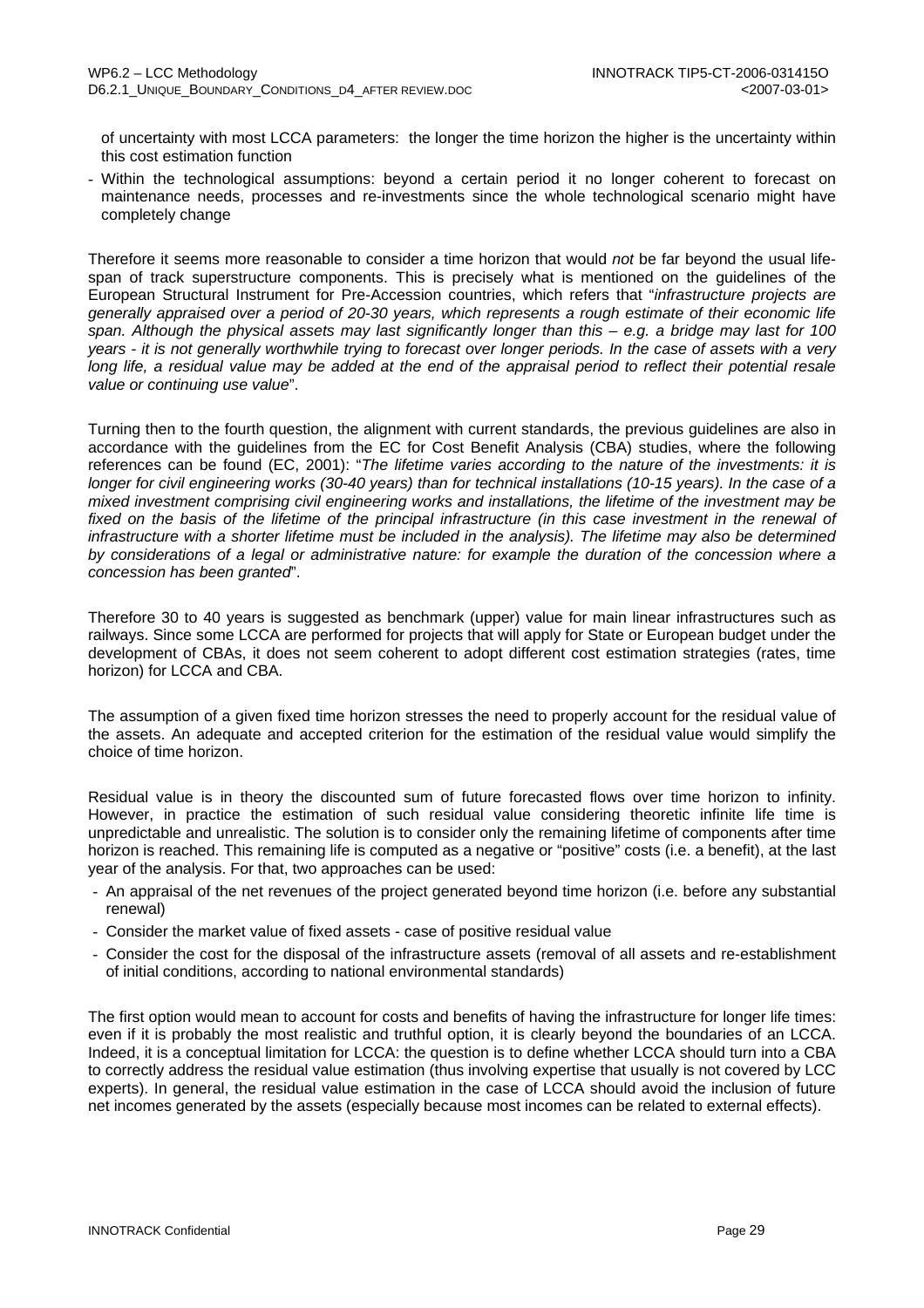The solution is then to consider the market value of fixed assets beyond the fixed time horizon. The most common method (perpetual) accounts for the remaining economical life-time applying a depreciation method (linear in most cases in railway administrations, according to a recent study -RAILCALC, 2007). An alternative is to evaluate the liquidation value or what it would cost to replace the asset (different techniques can be applied<sup>13</sup>). Even if this last option is conceptually more correct, the difficulty to gather proper and reliable information makes it difficult to apply it, especially bearing in mind that the estimation is for a rather long time horizon. Linear depreciation is an acceptable approach since residual value appears in the last year of consideration and thus it is highly discounted when the time horizon is long. Therefore a pragmatic approach for estimating the residual value of infrastructures which includes determining the fixed lifetime of the infrastructure (or its sub-components) and using a linear depreciation profile is mostly recommended (HEATCO).

The last mentioned item on the residual value estimation is the complete disposal of the infrastructure. This cost is very difficult to estimate and is highly dependent on local environmental legislation, in many occasions not precise on this issue. Moreover, even if that legislation is already consistent, it is difficult to estimate the environmental requirements when reaching time horizon of the project: environmental requirements are likely to be improving in periods of time like 30 to 40 years from now. Therefore, when comparing different options, the most reasonable practice is to only focus on major difference in these costs between alternatives: the difficulty still exists on the confidence of the calculations (for example on the cost differences between removing a slab track and a ballasted track: any assumption would be made based on current technological outline, thus limited -equipments are now very different from 40 years ago…-)

Therefore, as a **synthesis** the following considerations can be drawn regarding the adoption of a **unique criterion for time horizon of LCCA**:

- When evaluating important investment solutions, if a multiple of the life-spans of major components/renewal (e.g. rails, sleepers) falls into the 30 to 40 years range, then a choice should be made to **fix a time horizon value among this range**.
- It **should not be reasonable** to account for **larger periods than 40 years** due to the limitations in terms of forecasting (technological changes) and the equilibrium that should be kept with parallel economic appraisals (such as CBA, etc.). In fact, adopting this criterion goes in accordance with:
	- o EC directives that established a 30 to 40 years as benchmark for investment in major civil engineering works
	- o Recent European projects HEATCO which recommends the use of a 40 year appraisal evaluation period for all European TEN-T projects. It also refer that when potential projects are compared starting at different times, a common final year should be used, determined by adding 40 years to the opening year of the last project to be started
- Besides, adopting a **40 years as maximum reference** base time horizon for ballasted track options corresponds to the most common technical criteria found in bibliography
- Accordingly, as described previously, the use of a 40 years time horizon as maximum reference base corresponds to the average value adopted in the US for LCCA of main road infrastructures (where there is a large experience)
- All these assumptions are based on a proper calculation of each alternative residual value, as discussed previously

<sup>&</sup>lt;sup>13</sup> Fair market value: Fair market value is the amount for which an asset could be exchanged between knowledgeable, willing parties in an arm's length transaction.

Replacement value: The replacement value is the amount that it would cost to replace an asset with another of equivalent quality.

Value in use: The value in use is the present value of the cash flows generated by the asset over the rest of its service life.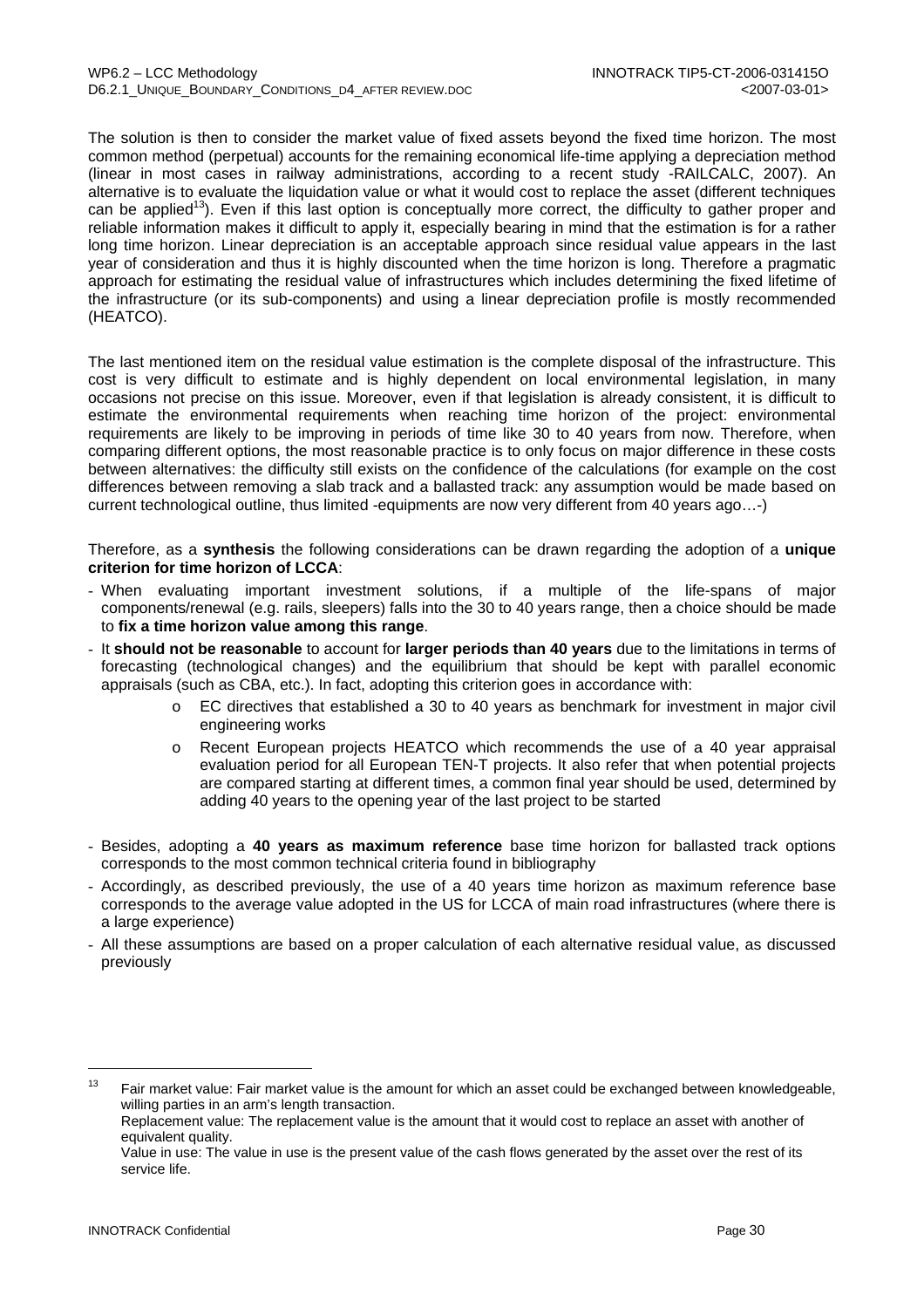Further developments and discussion within WP6.2 will contribute to define better whether this (or other) criterion should be adopted for the analysis to be performed within WP6.5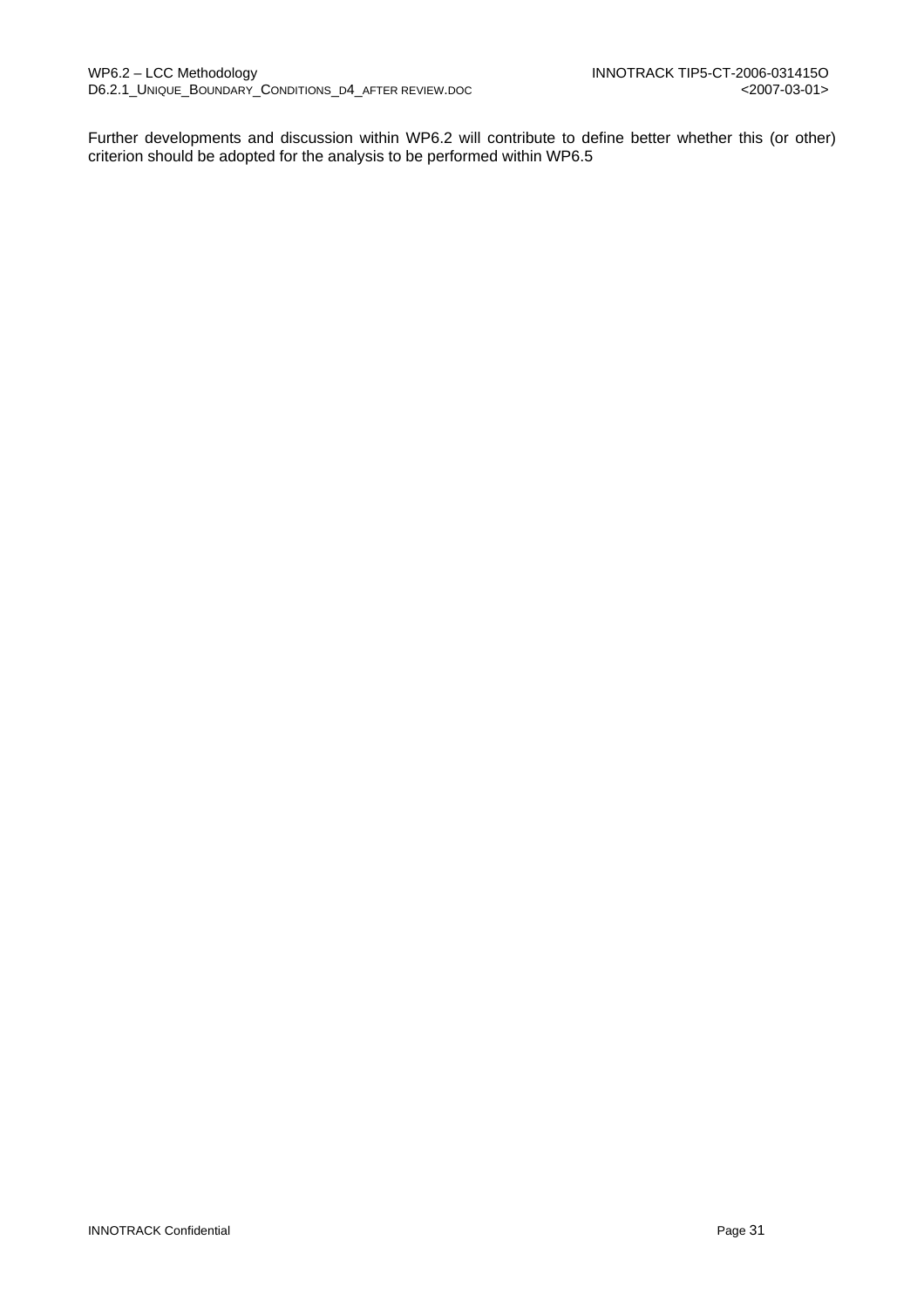# 4. Conclusions

Life cycle cost analysis can be more or less detailed or ingenuous but it cannot deliver a fair decision support process without coherent rules. This deliverable has addressed the need to agree on unique economical boundary conditions, specifically the capital budgeting techniques, the choice of proper discount rate and the choice of time horizon for LCC analysis.

Concerning capital budgeting techniques it was shown that Net Present Value (NPV i.e. Total Present Value in Life Cycle Costing) is the most accurate procedure for decision support. A combination of techniques and indicators can also be advisable as a complement to NPV results: particularly estimation of Annuity factor, break-even or in some cases Internal Rate of Return (IRR) can bring useful indications.

Economical boundary conditions are key factors on the results provided through LCCA. An in-depth evaluation of current practices concerning the discount rate and the time horizon on infrastructure project appraisal was performed. Most recent bibliography on the subject shows that, among the diversity of criteria and values adopted, there is a tendency to use reduced values for discounting combined with large periods of consideration.

A detailed theoretic analysis performed towards the definition of an unique criterion for discounting and the time horizon of LCCA has driven to the following first suggestions:

- For the discount rate: to consider a reference value of 4%, with a variation of 3% to 5% in sensitive analysis (lower bound can be reduced to 2% if time horizon is very long; higher bound can be increased to 6% for countries with high economical growth –like Eastern Europe)
- For the time horizon: to consider a range of 30 to 40 years, with 40 years as recommended upper bound for large investments on ballasted tracks assessed through LCCA (closely linked with an accurate estimation of the alternatives residual value as discussed)

Both results are in accordance with most recent research and guidelines in project appraisal and life cycle costing practices. Naturally, for the application of discount rates, one should always have to take into consideration already fixed rates in the different Infrastructure Managers.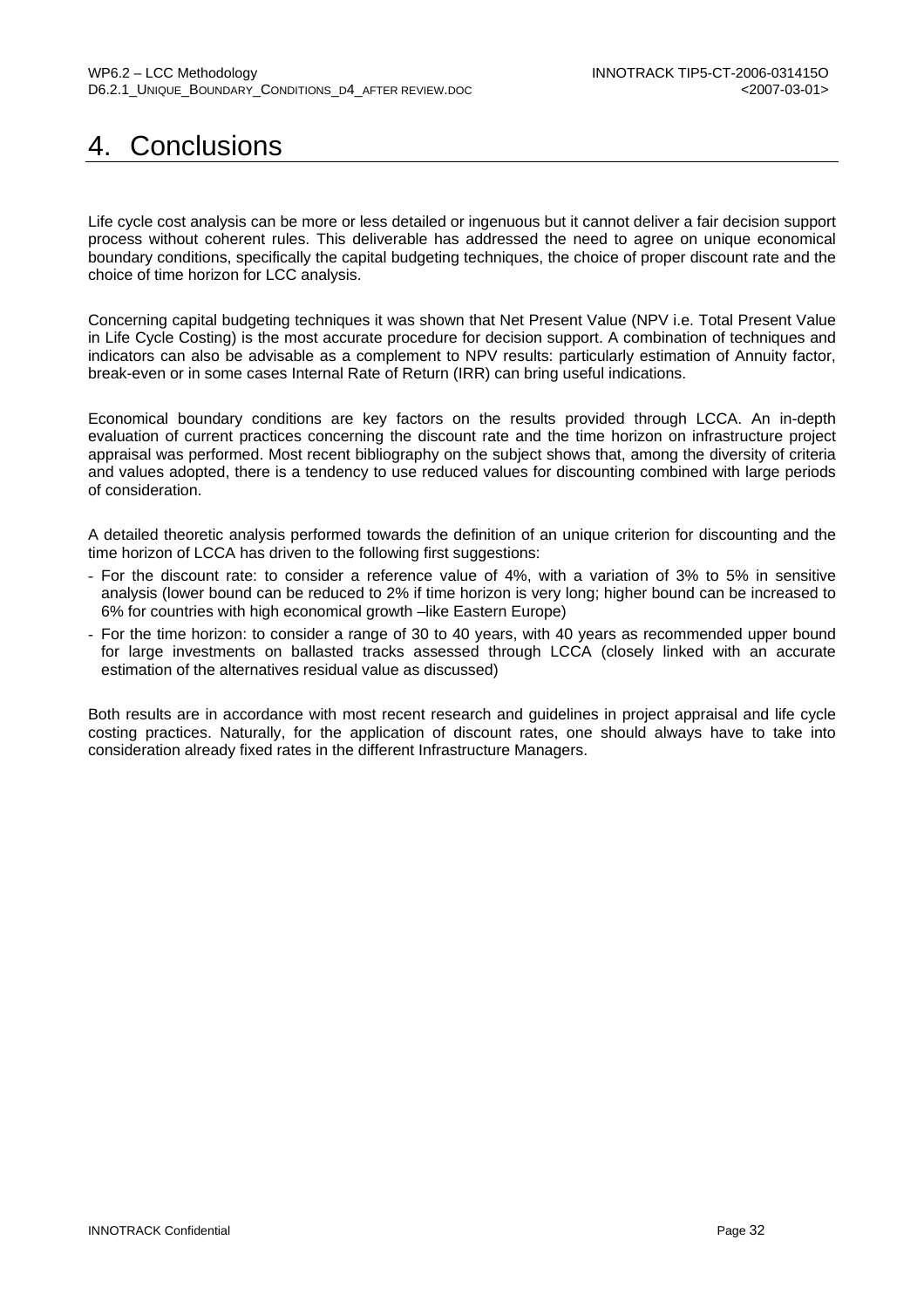# 5. References

- Booij M. (2004) Social discount rate, convergence between European Union Member States? Master's thesis, Utrecht School of Economics, Utrecht.
- Baumgartner (2001). Prices and Costs In The Railway Sector. Ecole Polytechnique de Lausanne, LITEP, Jan.2001.
- Campbell H. and Brown R. (2003) Benefit–Cost Analysis. Financial and Economic Appraisal Using Spreadsheets. Cambridge University Press, Cambridge.
- CENIT (2003). RITA Guidelines: Guidelines for Railway Project Appraisal. European Investment Bank (EIB), reference document for RailPag project.
- Commissariat général du Plan (2005). Révision du taux d'actualisation des investissements publics. Rapport du groupe d'experts présidé par Daniel Lebègue. June 2005.
- De Rus (2001). Análisis Coste-Beneficio: Evaluación económica de políticas y proyectos de inversión. Editorial Ariel, 2001.
- EC (1997). Guide to Cost Benefit Analysis of Major Projects. Commission of the European Communities, Brussels.
- EC (2002). Guide to cost-benefit analysis of investment projects. Commission of the European Communities, Brussels.
- Evans, D. (2004). A social discount rate for France. Applied Economics Letters, 2004, 11, pp. 803–808.
- Florio M. (2004) TheGreat Divestiture: Evaluating the Welfare Impact of British Privatizations 1979– 1997.MIT Press, Cambridge,MA.
- Florio M. and Vignetti (2003) Cost–benefit analysis of infrastructure projects in an enlarged European Union: an incentiveoriented approach. Proceedings of the 5th Evaluation Conference, European Union, Budapest, Hungary, 26–27 June, 2003. Working Paper, Department of Economics, University of Milan.
- Florio, M. (2006) Cost-Benefit Analysis and the European Union Cohesion Fund: On the Social Cost of Capital and Labour. Regional Studies, Vol. 40.2, pp. 211–224, April 2006.
- Florio, M. and S. Vignetti (2005). Cost-benefit Analysis of Infrastructure Projects in an Enlarged European Union: Returns and Incentives. Economic Change and Restructuring (2005) 38, pp.179–210.
- Harberger A. (1972) The opportunity cost of public investment financed by borrowing, in LAYARD R. (Ed.) Cost–Benefit Analysis. Penguin, New York, NY.
- HEATCO Developing Harmonised European Approaches for Transport Costing and Project Assessment Sixth Framework Programme 2002 – 2006. http://heatco.ier.uni-stuttgart.de/
- IEC (2005) International Standard 60300-3-3 Dependability management Part 3-3: Application guide Life cycle costing. IEC, Geneva, Switzerland.
- Kumpfmüller (2006). Presentation on LCC modelling / WP6.5, Innotrack SP6 meeting, Munich, November 2006.
- Mendelshon, R. (1981). The Choice of Discount Rates for Public Projects. The American Economic Review March 1981. Vol. 71 n. 1, pp.239-241.
- OECD (2007). Use of Discount Rates in the Estimation of the Costs of Inaction with Respect to Selected Environmental Concerns. OECD Environment Directorate, Environment Policy Committee, Working Party on National Environmental Policies. Report ENV/EPOC/WPNEP(2006)13/FINAL, Feb.2007.
- Ozbay, K et al (2004) "Life-Cycle Cost Analysis: State of the Practice versus State of the Art". Transportation Research Record: Journal of the transportation Research Board, Nº1864, TRB, National Research Council, Washington D.C., 2004, pp 62-70.
- RAILCALC (2007) Calculation of Charges for the use of Railway Infrastructure. Deliverable 2. RailCalc project – European Commission, DGTREN. www.railcalc.org.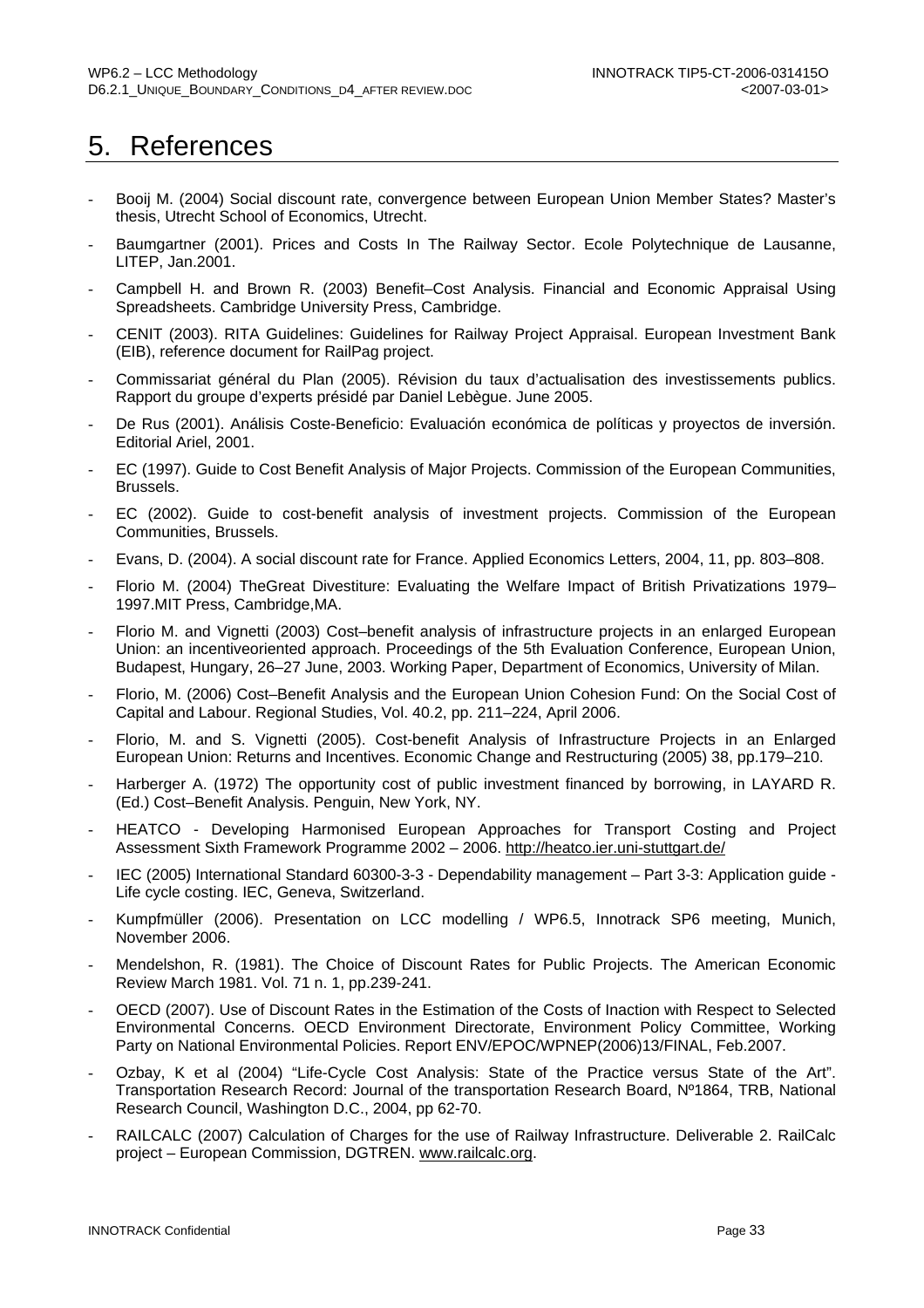- RAILPAG (2006) Railway Project Appraisal Guidelines Chapter 4 Financial and economic analyses. European Investment Bank (EIB) . www.railpag.com
- Ramsey, F. (1928) A mathematical theory of saving. Economic Journal, 38, 543-59.
- Rose D. (2006) The Public Sector Discount Rate. Paper presented to NZ Association of Economists Annual conference 26 June 2006.
- Saerbeck R. (1990) Economic appraisal of projects guidelines for a simplified cost benefit analysis, European Investment Bank, Papers no. 15 (December).
- Spackman M. (2002) Multi-year Perspective in Budgeting and Public Investment Planning. OECD, Paris.
- UNITE UNIfication of accounts and marginal costs for Transport Efficiency. Fifth RTD Framework Programme (1998-2002). http://www.its.leeds.ac.uk/projects/unite/
- Vatn, J. (2002). A life cycle cost model for prioritisation of track maintenance and renewal. Innovations for a cost effective railway track, Life cycle costs and maintenance, Nov. 2002, pp.21-25 (http://promain.server.de).
- Zoeteman, A. (2004). Railway Design and Maintenance from a Life Cycle Cost Perspective A decisionsupport approach, TRAIL Thesis Series T2004/7, TRAIL Research School, Delft.